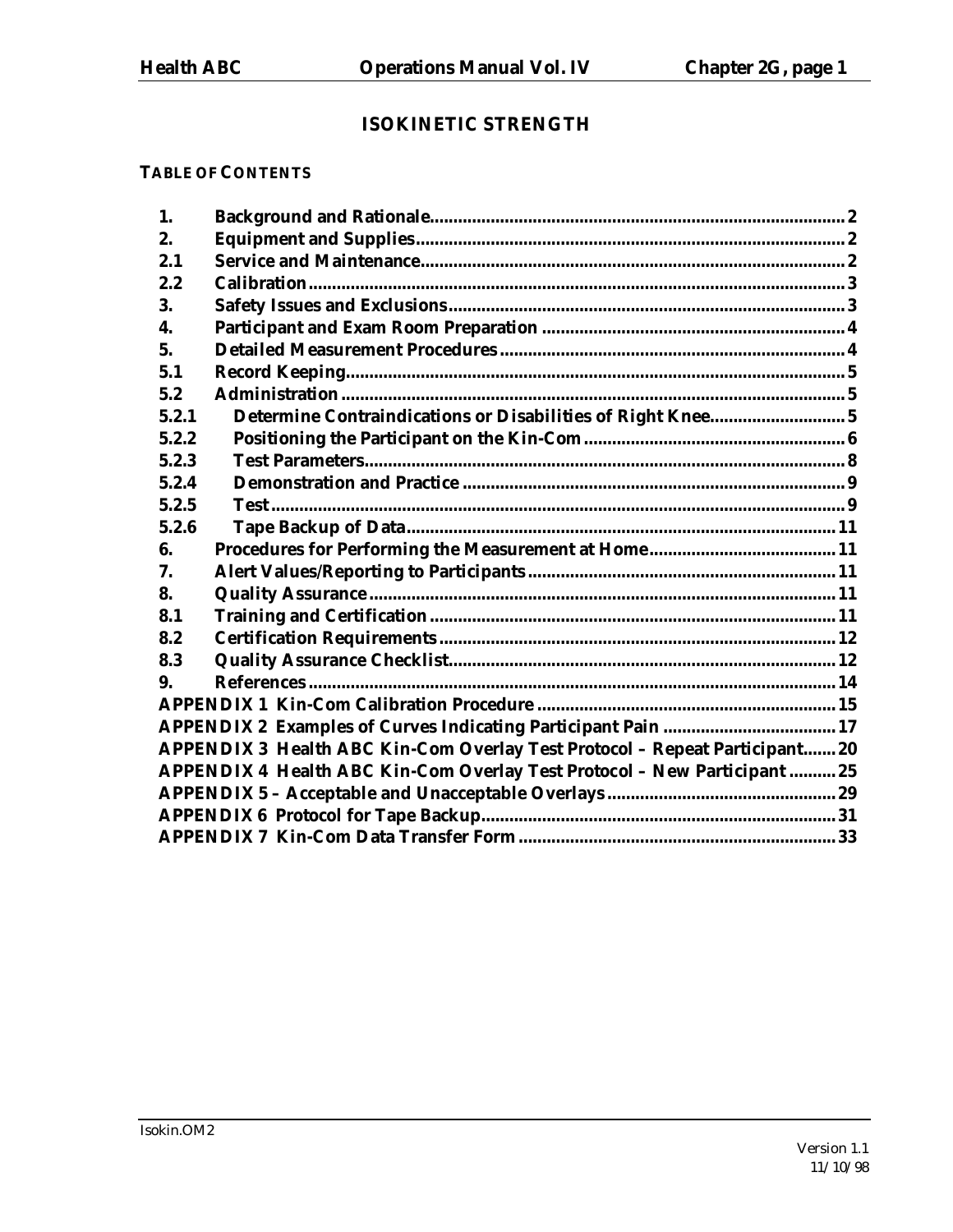# **ISOKINETIC STRENGTH**

## **1. Background and Rationale**

Standing up from a chair or climbing stairs requires concentric contractions of the knee extensors, while sitting down slowly or descending stairs requires eccentric contraction of the same muscle group. Concentric (CONC) refers to contraction of the muscle as it shortens and eccentric (ECC) to contractions of the muscle as it lengthens. Both types of contractions are essential to function. In Health ABC only concentric contraction will be tested.

A Kin-Com isokinetic dynamometer will be used to evaluate the concentric strength of the knee extensors. Isokinetic dynamometers test muscle performance as the participant applies force against a continuously moving mechanical arm. This is in contrast to isometric dynamometers, which require application of force against a fixed mechanical arm or lever. The Kin-Com is capable of testing a variety of muscle groups while the mechanical arm is moving at a variety of speeds. However, studies have found that muscle performance at one speed is highly correlated with performance at other speeds. We will test the performance of knee extensors at 60° per second.

To minimize time and participant burden, we will test knee extensors on one side only, as at Visit 1. The same leg should be used at Visit 2 as at Visit 1 unless that leg can no longer be tested (see Exclusions, Section 3). We will test participants at 60° per second in the concentric mode to get an average of three acceptable trials.

# **2. Equipment and Supplies**

- Kin-Com 125 AP Dynamometer
- Level with magnet
- Certified 5 kg (11 lb) weight with hook or handle and velcro strap for attaching weight to load cell
- Step stool, preferably with a handrail

# **2.1 Service and Maintenance**

Health ABC has contracted with the Chattanooga group for an extended service contract to cover the length of the study. Planned Maintenance inspections must be scheduled every six months. Regular service schedules must be strictly observed.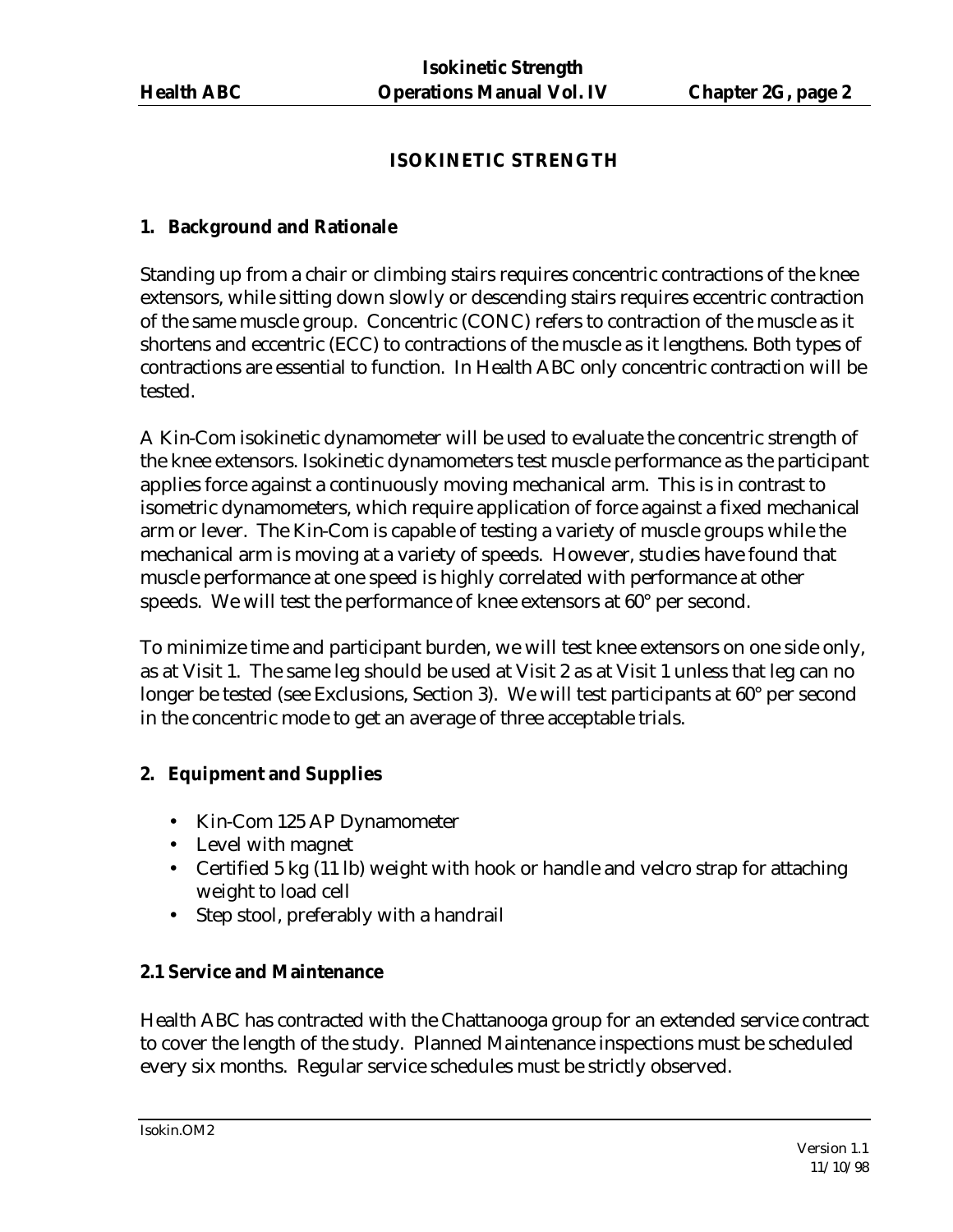

# **2.2 Calibration**

See Appendix 1 for step by step calibration instructions. These should be followed once a week if daily calibrations at the beginning of the study showed that the calibration is stable. Each clinic will have a certified 5 kg (11 lb) weight for calibration.

# **3. Safety Issues and Exclusions**

The quadriceps test using the Kin-Com is generally safe and well tolerated by most older participants. However, injury may occur in patients with knee joint pathology or if the machine is operated incorrectly. To avoid injury during testing the mechanical hardware stops must always be in place when training or testing a participant. These pegs, attached to the Kin-Com dynamometer head, act as a backup to the manually determined software stop and start angles. The mechanical stops should be positioned 5° beyond the desired stop and start angles. Failure to place the stops properly may endanger the participant and damage the system. The patient interrupt switch should always be in the participant's grasp during any activity on the Kin-Com. This switch enables participants to stop the lever from moving if they feel that speeds or forces are excessive.

Participants should not be tested on the dynamometer if they have any of the following conditions: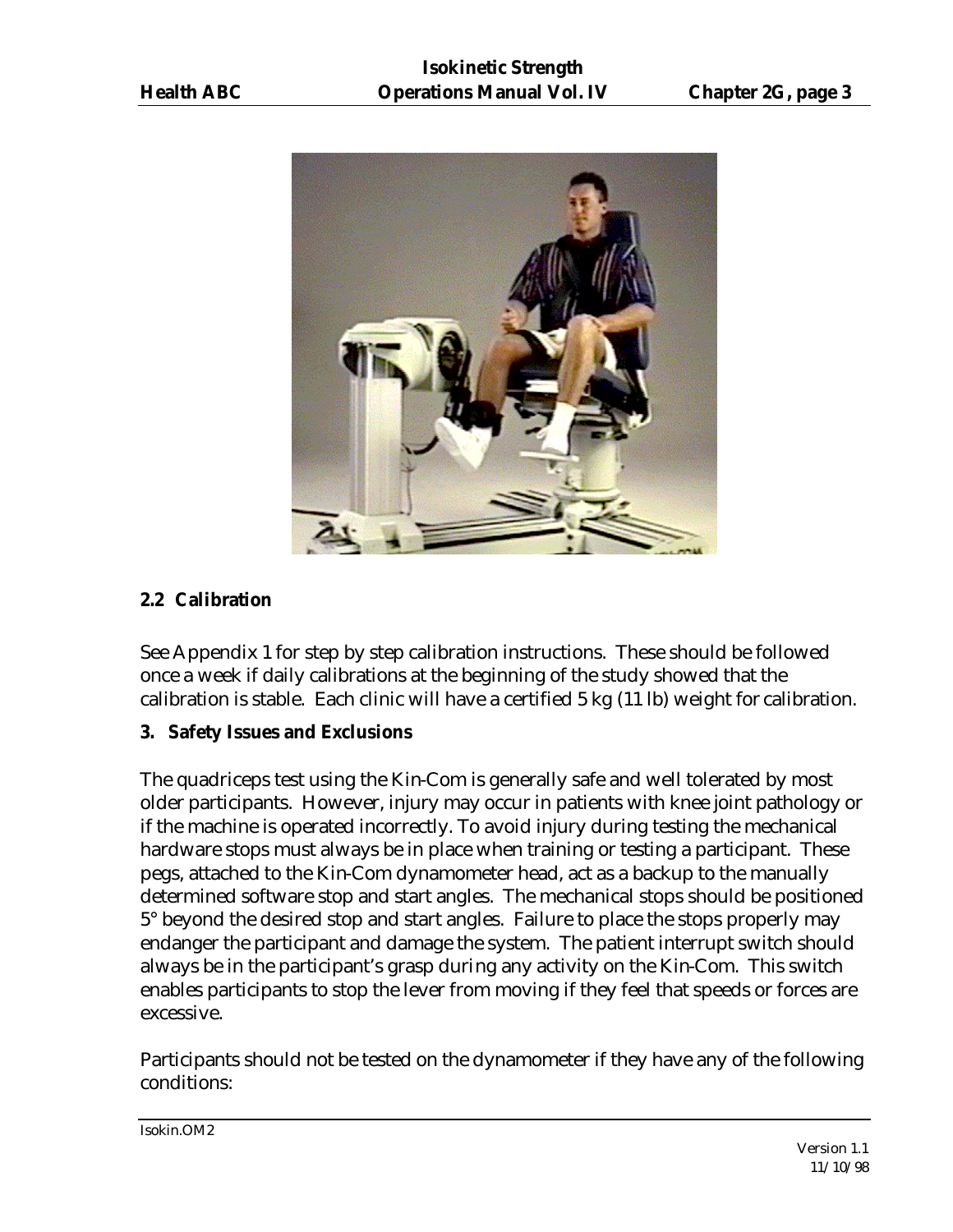- History of cerebral aneurysms or cerebral bleeding. Since participants are unlikely to know whether a previous stroke was hemorrhagic or ischemic, stroke will be considered a contraindication.
- Blood pressure  $= 200/110$  mm Hg
- Severe bilateral knee pain that would make the examination uncomfortable. Participants with severe unilateral knee pain can be tested on the opposite side.
- Previous total knee replacement; if unilateral, the other knee should be tested.

Unless contraindicated, the participant should be measured on the same leg as they were measured at Visit 1 (see Health ABC Data from Prior Visits). However, some participants may have had a knee replacement since Visit 1, or may now have severe knee pain that precludes testing on the original leg. In that case, the other leg should be tested, unless it too has had knee replacement or another contraindication to testing. If a participant complains of pain during the test, or if their curves indicate that they are unable to do the test due to pain (see Appendix 2 for examples of curves indicating pain), the test should be discontinued. NOTE: it may be necessary to change the scale of the image on the screen to be able to detect the wobbles indicating pain. Generally speaking, the scale should be as expanded as possible while keeping the entire curve still on the screen. Detailed instructions for changing the scale are included in Appendix 3 (in **boldface type**).

# **4. Participant and Exam Room Preparation**

The minimum space requirements for Kin-Com dynamometry is 9'x12', and a 12'x14' space is very comfortable.

Ideally, this test should be performed after a short period of warm-up exercise. The Long-distance Corridor Walk is well-suited to this purpose and should be performed first.

# **5. Detailed Measurement Procedures**

Health ABC will use the Kin-Com 125 AP dynamometer. This dynamometer has an automatic positioning feature that stores and recalls a participant's exact positioning and testing protocol from one examination to the next. It is important for this longitudinal study that the methods of strength testing and the participant positioning be consistent throughout the study. Therefore, the settings from Year 1 should only be changed if: 1) the shin pad could slide up and down on the participant's leg, or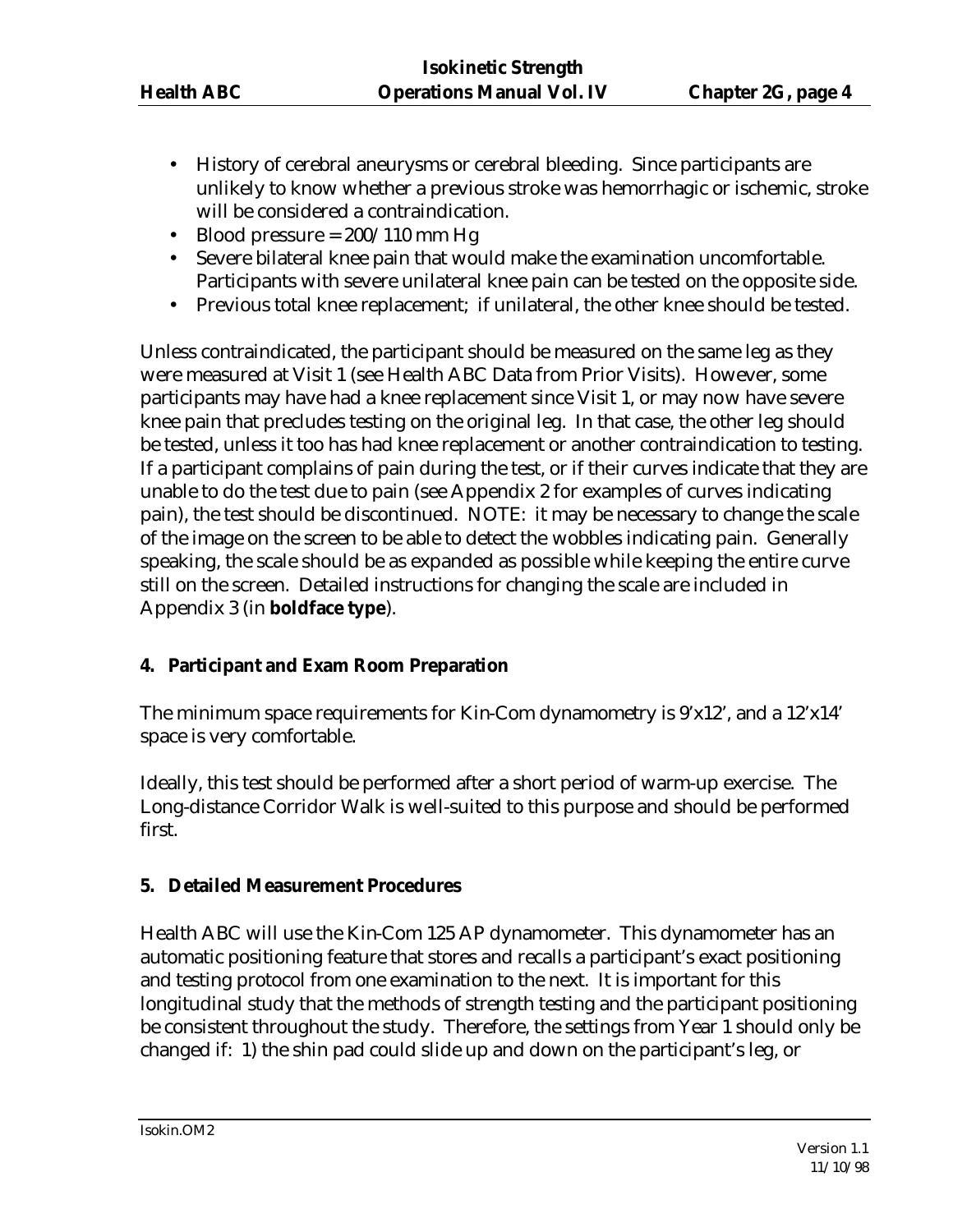2) the lever arm length is too long and touches the top of the foot or prevents the participant from flexing their foot to a 90 degree angle. Short lever arm lengths should be left as is.

Step-by-step instructions for use of the Kin-Com for a participant who has been tested before can be found in Appendix 3. If a participant did not have a baseline exam but can be measured now, follow the procedures in Appendix 4 (new participant). Participants who can no longer be tested on the same leg as at Visit 1, but can be measured on the other leg can be set up by following the instructions in Appendix 3, but doing a new test. The step-by-step instructions for positioning the participant for the new leg are listed in Appendix 3 following the .

# **5.1 Record Keeping**

A form is provided as a backup to the computer storage of patient positioning and for a summary record of isokinetic dynamometry testing performed on each participant. In addition, certain data are entered into the Kin-Com database via the keyboard. This includes participant name, gender, Health ABC Enrollment ID # (in the "physician" space in patient information), and the Staff ID of the examiner (in the "clinician" space). **It is important to complete all four of these fields to allow the participant to be positively identified in the data sent to the Coordinating Center for analysis.**

Record which leg is being tested (see Health ABC Data from Prior Visits). Record participant positioning parameters including lever arm length, how many trials were attempted, how many trials were accepted, peak torque, average torque, whether or not the test was performed, and the date of the test.

**Important:** A printout of the report form should also be made immediately after each testing session and kept in the participant's record in case of computer failure.

# **5.2 Administration**

# **5.2.1 Determine Contraindications or Disabilities of Right Knee**

1) Check the blood pressure form to ensure that the participant's blood pressure does not exceed 199/109 mm Hg. Record on Kin-Com Form.

2) If the participant indicates that they have suffered a cerebral aneurysm or stroke, record this on the Kin-Com form and do not continue. Testing is contraindicated in these participants.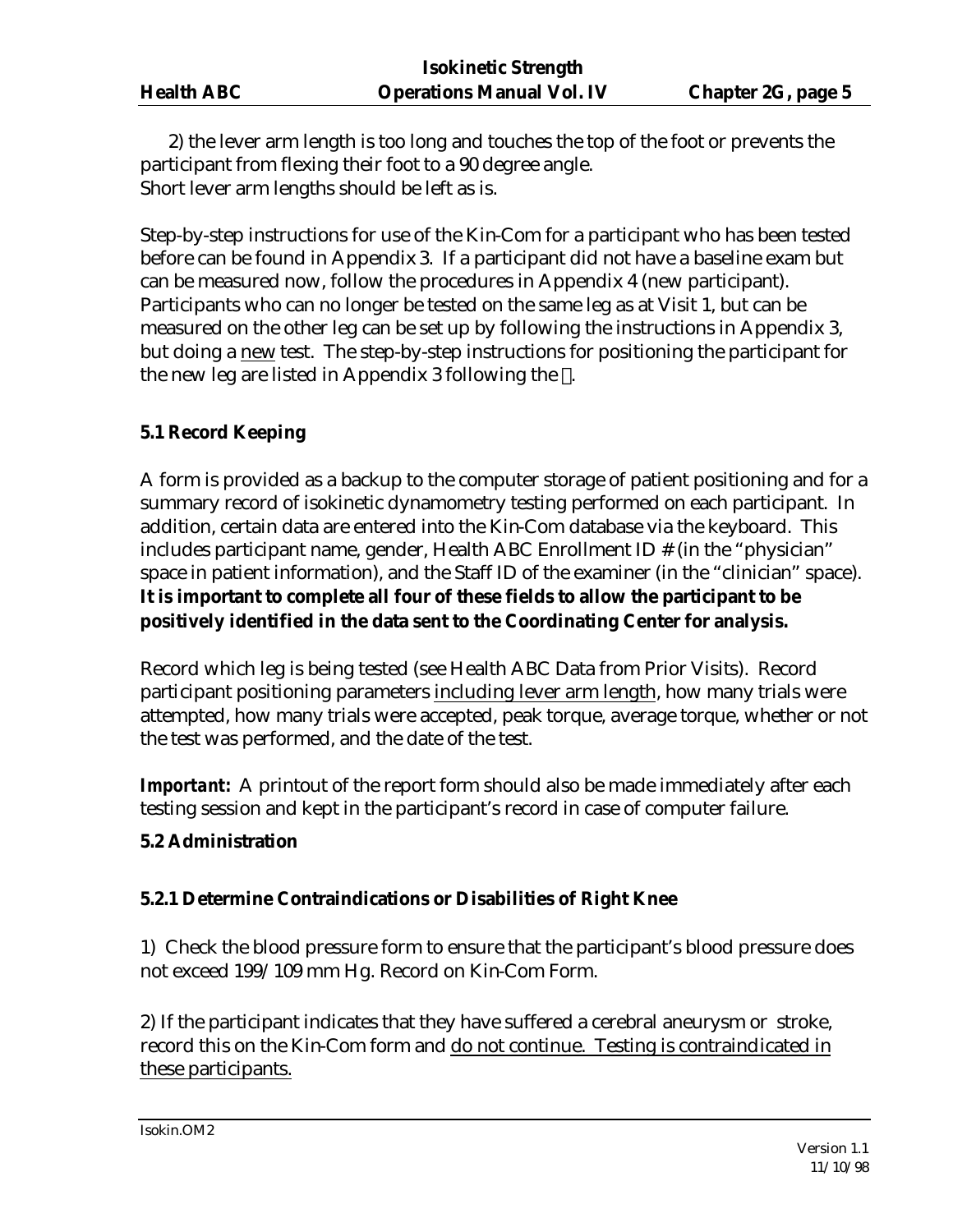Script: "Has a doctor ever told you that you have an aneurysm in the brain or have had a stroke?"

3) Determine which knee can be tested.

Script: "Have you ever had knee surgery on either leg where all or part of the joint was replaced?"

Refer to the Health ABC Data from Baseline Visit form for the leg that was tested at Visit 1. If not contraindicated by a new knee replacement, test the same leg as at Visit 1.

4) If both knees have been replaced, do not test. Otherwise, with reference to the leg of interest, determine whether pain will prevent them from doing the test.

"Is it difficult for you to either bend or straighten either of your knees fully due to pain, arthritis, injury or other condition?"

5) If the participant indicates that these conditions exist, determine whether the leg can be tested by using a simple manual test. Have the participant extend their knee until the knee is flexed 60 degrees down from the fully extended position. The tester asks the participant to extend the knee and tests manually that the task is correctly understood.

Put hands above the participant's ankle and ask the participant to press against your hands. Keep your elbows extended and use the weight of your upper body to resist the push.

After having tried the movement, the participant should be asked:

Script: "Did you have pain in your knee that stopped you from pushing hard?"

Record results of manual test on Kin-Com form. Do not test if neither leg can be tested without excessive pain.

# **5.2.2 Positioning the Participant on the Kin-Com**

1) Participants are positioned sitting and with the back supported according to instructions. Stabilizing straps are placed across the pelvis and the distal thigh of the leg to be tested. Be sure the participant sits all the way back against the back of the chair and the stability straps are strong enough to prevent the participant from using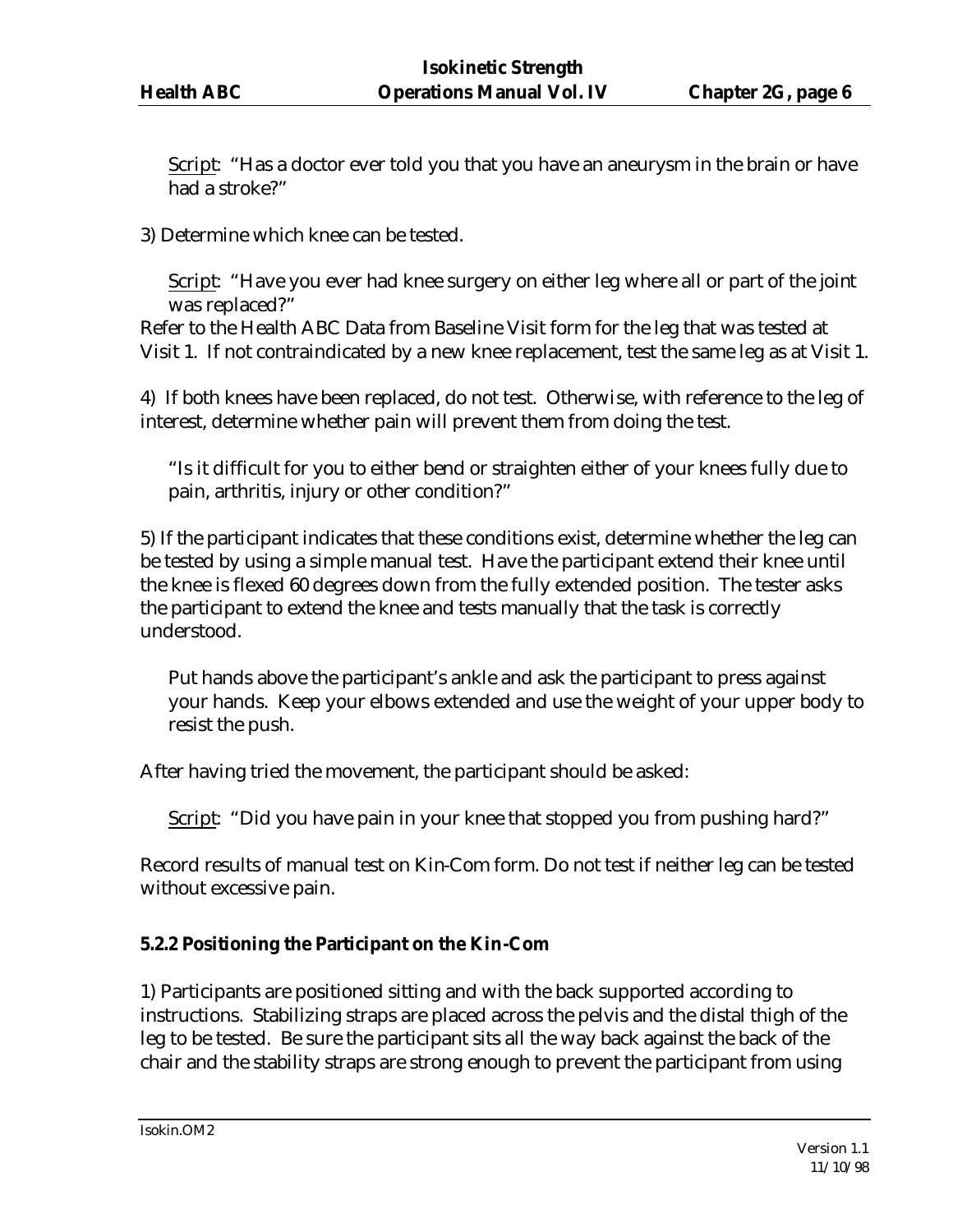other muscle groups to help the thigh muscle. The participant's untested leg should hang free without support.

Script: "Now I would like you to sit in the chair with your hands comfortably in your lap. Please keep your hands in your lap during all testing."

2) Position the participant using the dynamometer positioning parameters stored at Visit 1 (see Appendix 3). Be sure to set all positioning parameters, including those that must be set manually, to match the parameters used at Visit 1.

**IMPORTANT:** After positioning the participant, be sure to proceed to Manual Mode, then touch Index Location and check whether all positioning parameters including lever arm length are correctly entered, then touch Accept. Touch Enter to save this participant position and touch Yes when asked "Positional data for this patient/side/joint/movement exists. Do you want to overwrite?" **It is very important to follow these steps to ensure that all positioning parameters including lever arm length are correctly stored to allow later deletion of data files without loss of positioning information.** As a backup, lever arm length as well as all positioning parameters will be recorded on the exam form. Detailed step-by-step instructions for carrying out these important tasks are included in Appendix 3.



3) If the opposite leg must be tested, or if the participant has not been tested before, the participant must be positioned correctly in the dynamometer. The knee joint (lateral femoral epicondyle [see figures above]) is aligned with the rotational axis of the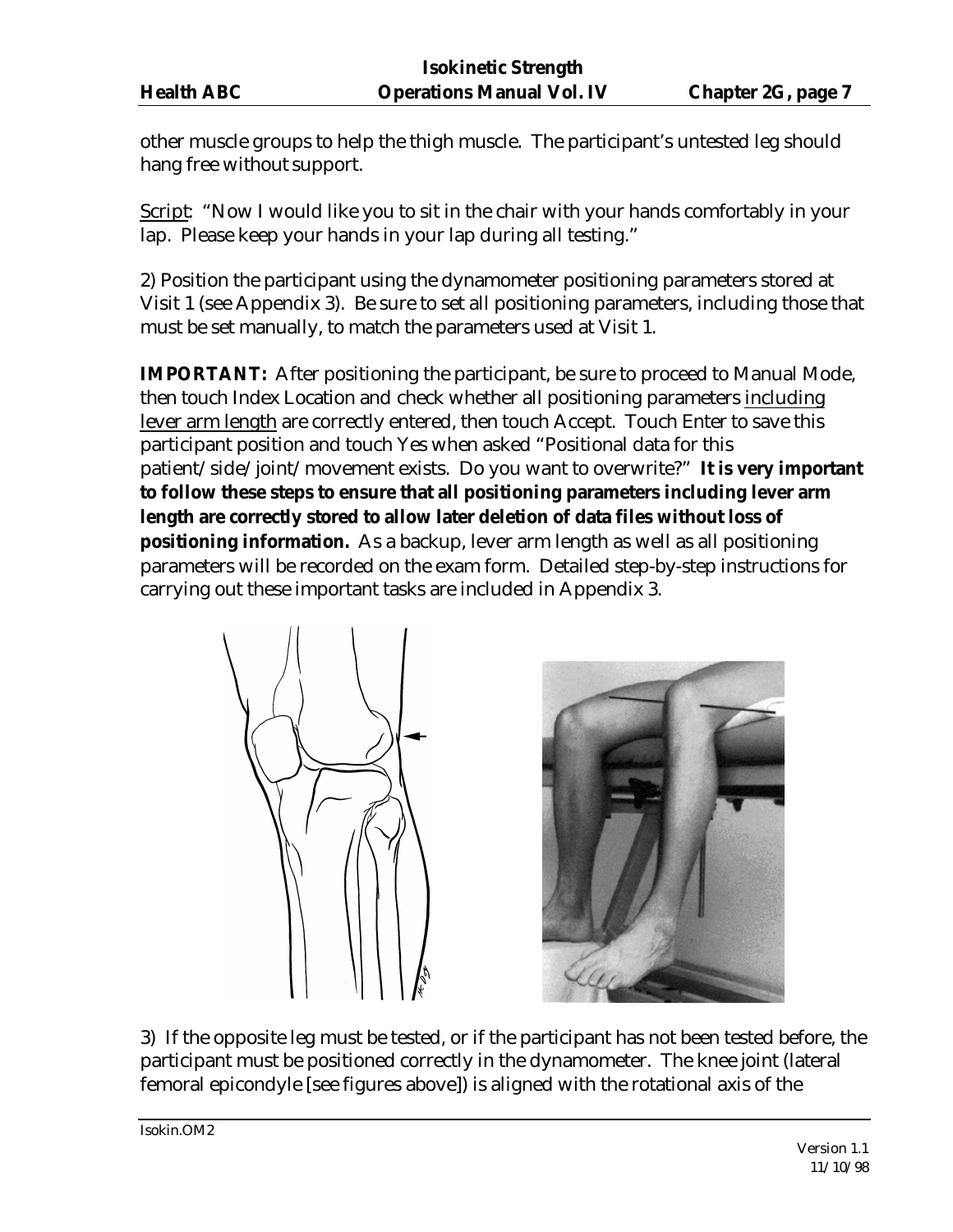dynamometer. This can usually be accomplished by adjusting the dynamometer up/down and in/out. Occasionally seat angle up/down and seat in/out adjustments must be made. The resistance pad at the end of the lever arm is placed approximately two finger widths above the ankle bones (malleoli). (See figure below.) In very tall participants place the resistance pad as near to the ankle as possible.



The Kin-Com automatically records any changes to the dynamometer positioning and seat that might have been changed while fine tuning the participant's positioning. The software will also prompt the operator to make any necessary changes to the dynamometer tilt (parameter A) and rotation (B); lever arm stops (C&D); and seat rotation (E), back angle (F), bottom depth (G), or bottom angle (H). These changes in the manual parameters must be read from the dynamometer and entered manually into the program so that future measurements can be standardized.

### **5.2.3 Test Parameters**

1) The computer joint angle is adjusted to anatomical joint angle by referencing the machine at 90° when the participant's knee is at 90°.<sup>1</sup> The machine reference angle must then be entered as 90° (see Appendix 3).

2) To correct for gravity, the participant's limb is weighed at approximately 45°. Weighing and gravity correction are covered in detail in Appendix 3.

3) Start and stop angles are set at 90° and 30°.Follow the instructions in Appendix 3. It is important that the start and stop angles be set correctly. Testing from 89° to 31° is not the same as testing from 90° to 30°.

 $\overline{a}$ 

 $<sup>1</sup>$  Note to investigators analyzing Kin-Com data: By setting anatomical joint angle based on machine joint</sup> angle, there may some error in the actual range of motion measured. This error may be the result of anatomical differences between participants so that the actual range of motion measured may not be 30° to 90°, although the range of motion will cover a 60° arc. In addition the seat angle (usually 15° above horizontal) will generally affect the true joint angle, and in turn affect the actual range of motion measured. The range tested within participant will be constant from visit to visit, but may vary across participants. This should be taken into account when describing the Kin-Com protocol.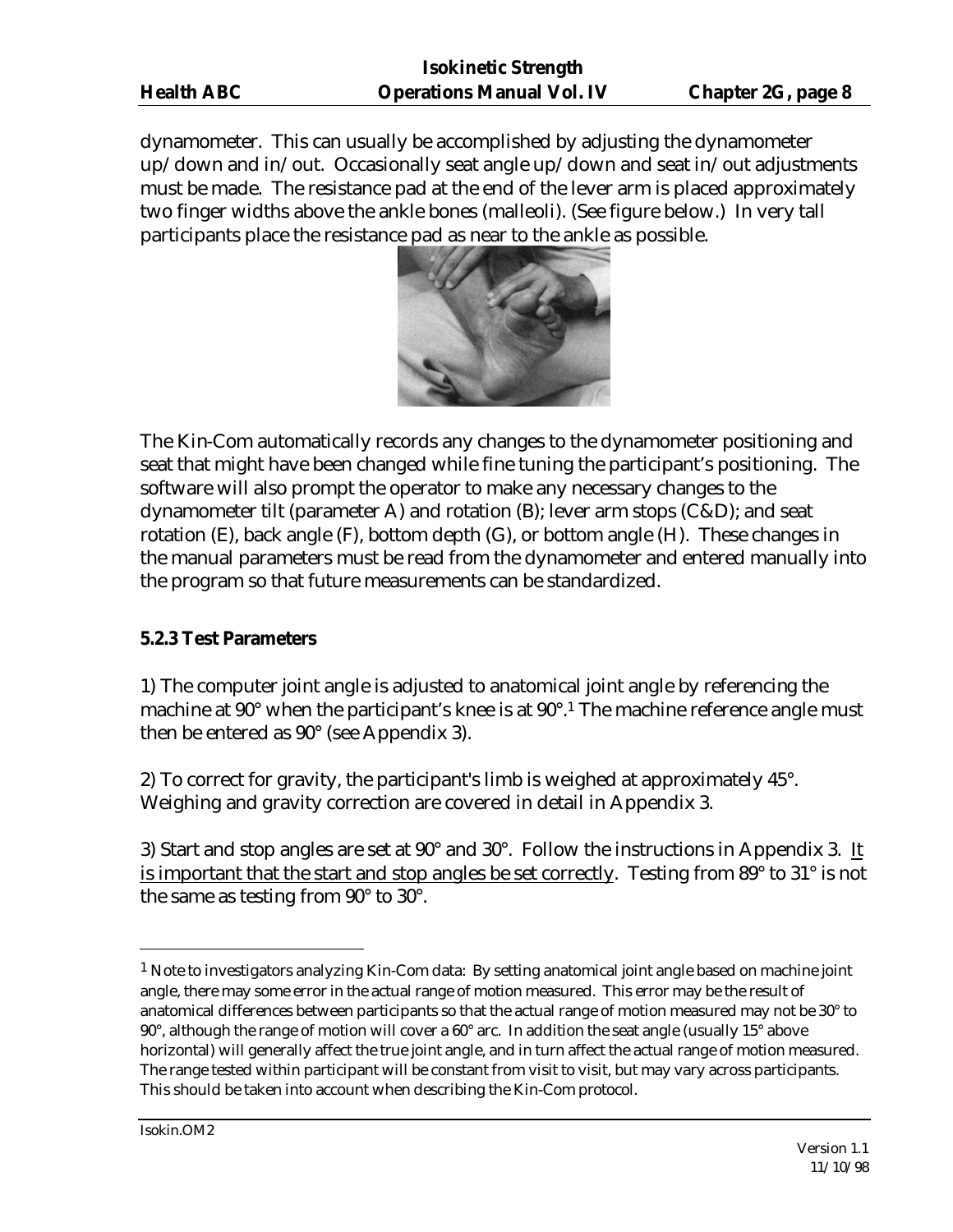4) Participant performs an isometric effort (lever arm not moving) to determine halfmaximal force (used as start force for isokinetic testing).

5) Test concentric repeatedly with a 20-second rest between each until three similar curves have been obtained, but no more than 6 attempts.

### **5.2.4 Demonstration and Practice**

1) Participants should be given the interrupt switch to hold and instructed to use it if during the test they become apprehensive that the machine is pushing them too hard or they experience pain that makes them want to stop the test. In this case, pushing the switch will shut down all power to the Kin-Com and it will come to a soft stop.

2) Before testing begins, participants should be asked to perform a maximum *isometric* effort (lever arm does not move) to determine the starting force for isokinetic dynamometry. The starting force will be set at half the maximum isometric effort (see Appendix 3).

Script: "On this first test, the lever arm will not move. I want you to push as hard as you can until I say stop. Push, push, push, okay stop."

3) Participants should perform two good submaximal practice efforts before testing begins. A good practice is based on the shape of the curve.

Script: "Now that you are all set up, I would like you to do a couple of practice tests. Push against the lever arm and keep pushing until it stops. I just want you to get the feel of it so you don't need to push as hard as you can. If you experience any pain, tell me and we will stop or adjust the machine."

4) If the participant complains of pain during the practice trials, determine how severe the pain is and whether testing should continue.

Script: "Does it hurt enough that you want to stop?"

If the participant complains of severe pain, discontinue testing unless the contralateral leg can be tested.

### **5.2.5 Test**

Isokin.OM2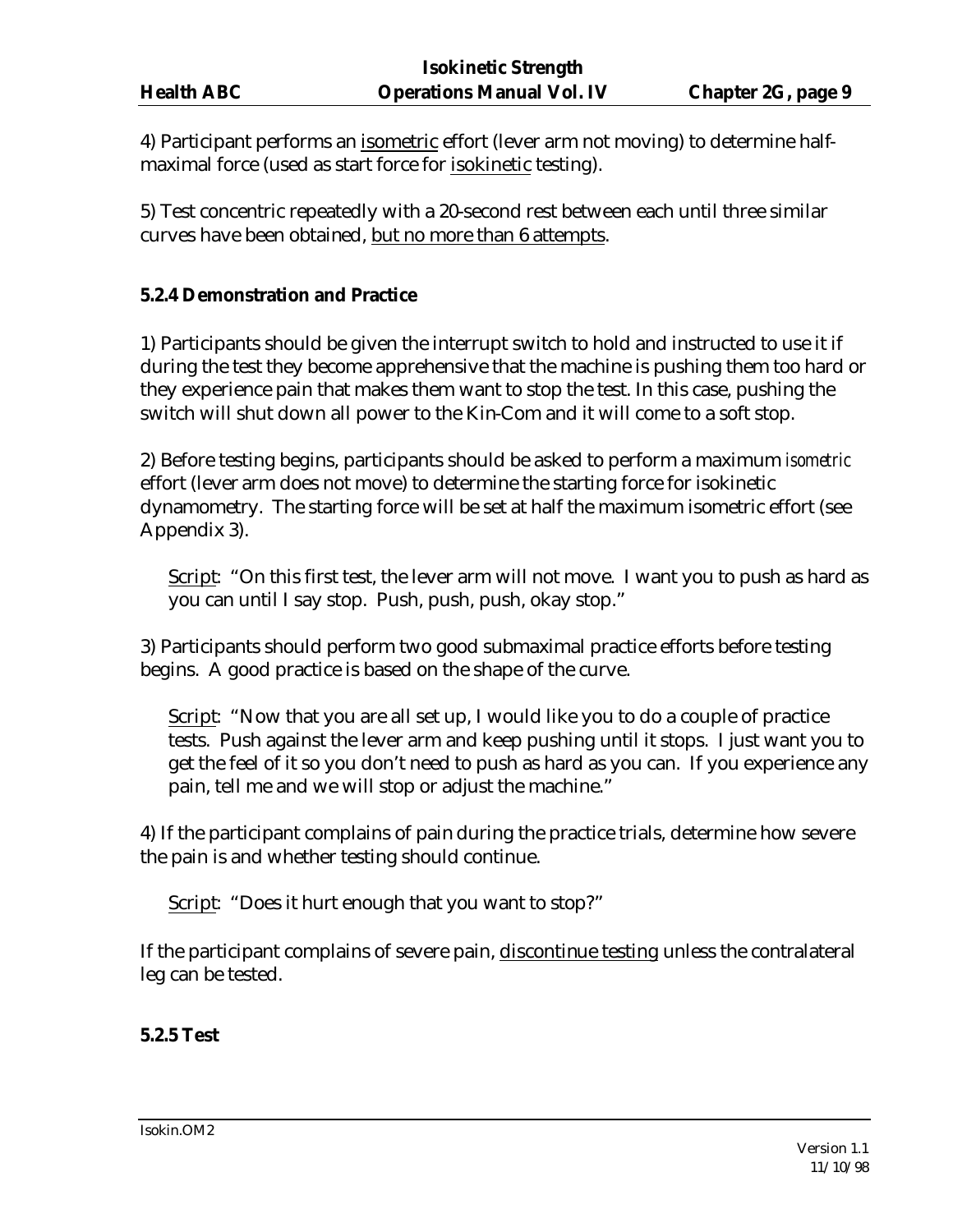1) Once the participant has practiced the testing procedure, tell them that you will now begin the actual testing.

Script: "OK, this one is for real. I'd like you to push against the lever arm until it stops. Whenever you are ready, push as hard as you can." (during the maneuver) "Harder, harder." (after completion) "Now we'll let you rest" [allow a 20-second rest period].

2) You will have to push the lever arm back to the starting position. *Grasp the load cell, not the lever arm* and push the arm back to the starting position.

3) Starting with the second effort, the Kin-Com will display the new test overlaid on the old test. If the two efforts "overlay" very consistently, both are accepted. Appendix 5 gives examples of acceptable and unacceptable overlays. If the efforts do not overlay consistently, the one with lower amplitude is discarded.

After each test effort, tell the participant whether the previous two curves were similar or whether the latest effort was an improvement or the effort had dropped off. This feedback will tend to encourage maximal effort on each test.

Concentric efforts are repeated until three similar curves have been obtained. The participant should not be asked to attempt more than six cycles. Keep track of the total number of attempts and the number of attempts "accepted." These numbers should be noted on the exam form.

With experience, it should be fairly easy to tell from the report curves when the participant isn't trying. If it appears that less than maximal effort is being exerted, encourage the participant to try harder. Emphasize the importance of the data to the study. However, if the participant complains of pain, or if the form of the curve indicates pain (see Appendix 2), ask if it hurts too much to push full strength. Do not continue to test a participant with excessive pain.

If the participant is obviously fatiguing and efforts are decreasing in magnitude (each subsequent effort is lower that the previous) then after three or four attempts the test may be stopped.

The total number of trials accepted and stored (usually three) and the total number of trials attempted (accepted or rejected) should be recorded on the exam form. **If an exam was accidentally saved before the end, this should be noted on the exam form (checkbox) and the number of curves in the accidentally saved file recorded.**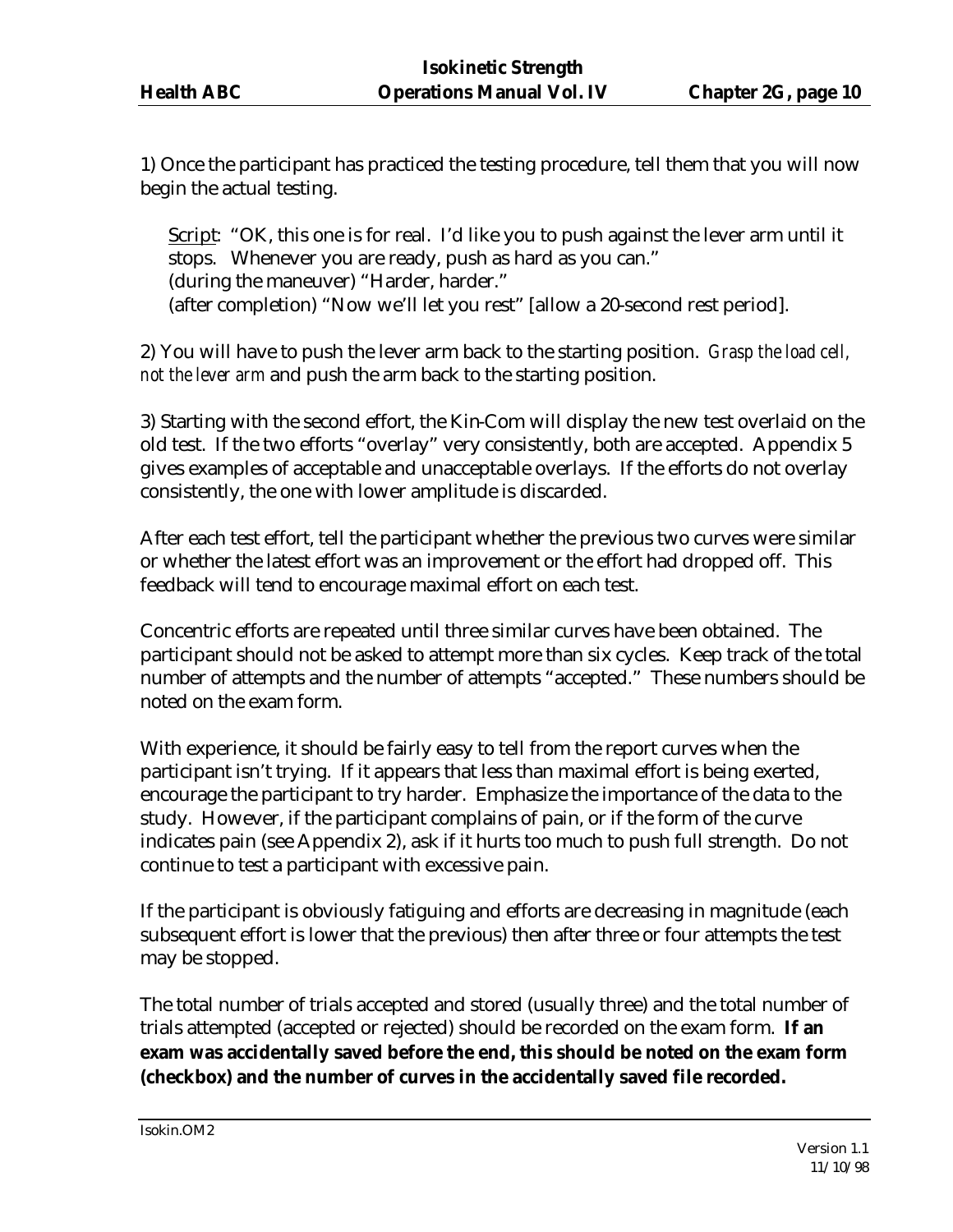# **5.2.6 Tape Backup of Data**

Once a week, the data manager should back up all the data stored on the Kin-Com computer to a tape back up. This will make a copy of all data collected to date in the study. The tape back up will be sent to UCSF every other week for downloading into the data system and then returned for reuse. The sites should therefore have a number of tapes available for use (minimum three). Detailed instructions for making a tape back up are given in Appendix 6. In addition, a Kin-Com Data Transfer Form should be filled out and sent in with the data (see Appendix 7).

**Note:** Any practice sessions should be deleted before making the tape to be sent to UCSF. In addition, the Year 1 exams should be deleted for each participant who has a Year 2 exam file. This will prevent the dataset from becoming overly large. Detailed instructions for deleting files are also included in Appendix 6.

# **6. Procedures for Performing the Measurement at Home**

This examination is not feasible for home visits.

# **7. Alert Values/Reporting to Participants**

When the testing is completed, tell the participant that it looks like they have "done well."

# **8. Quality Assurance**

# **8.1 Training and Certification**

The Kin-Com manufacturer will provide on-site training at one or both field centers, covering basic machine operation and the fundamentals of testing, as well as studyspecific procedures. After the initial training session, operators should practice on other staff members and themselves until reliable measurements are achieved. It is especially useful to practice on volunteers who are not knowledgeable about what to expect. Training should include:

- observe measurement by experienced examiner
- read manufacturer's user's guide and Health ABC OM with goal of understanding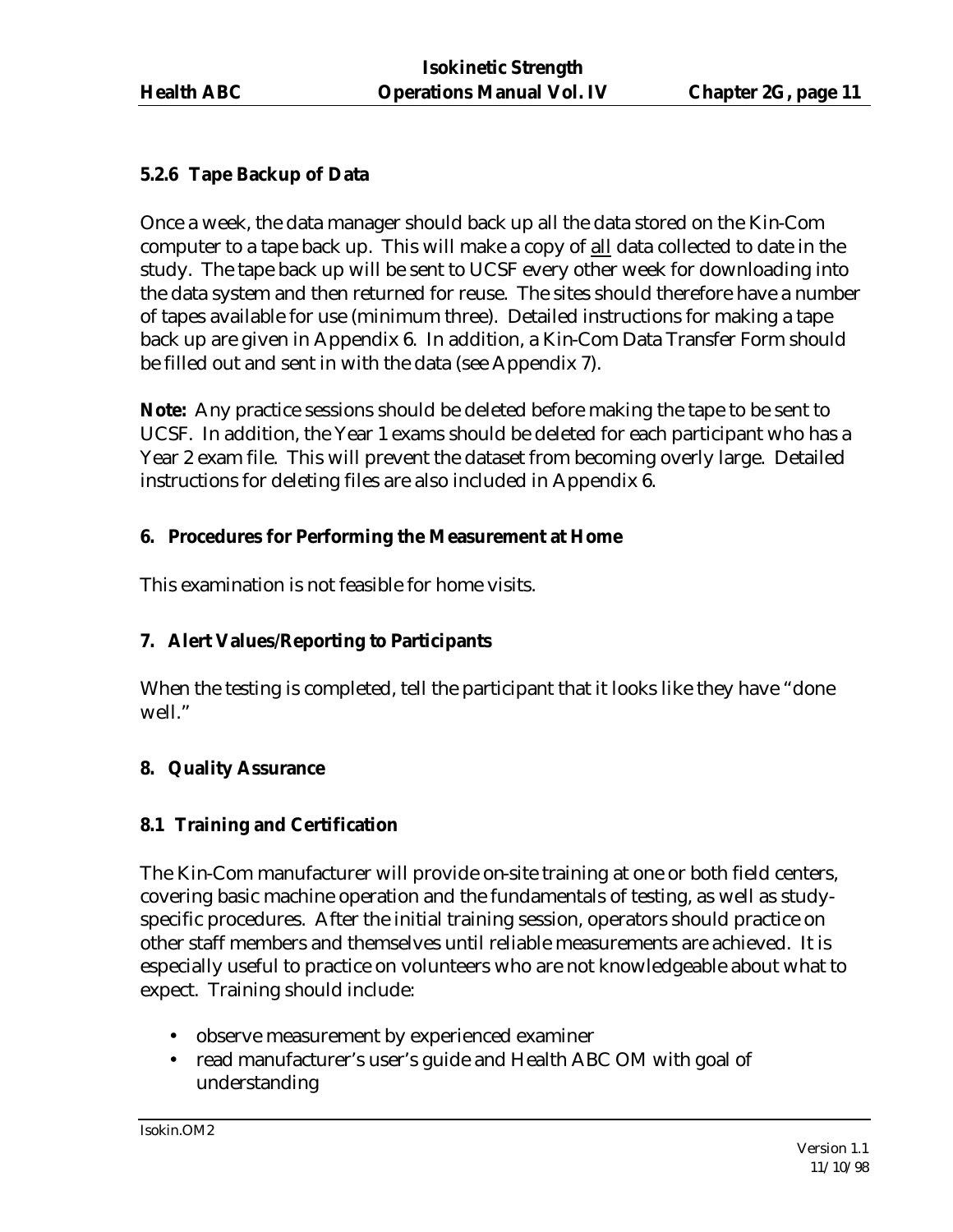- the proper use of equipment
- the proper calibration and adjustment of equipment
- exclusions and safety considerations
- detailed testing procedures
- practice on colleagues and "naive" volunteers

#### **8.2 Certification Requirements**

- Complete training requirements
- Recite exclusion criteria
- Demonstrate calibration and adjustment of Kin-Com
- Perform test on two volunteers under the observation of clinic QC officer or designated Kin-Com expert.

#### **8.3 Quality Assurance Checklist**

- $\Box$  Log indicates calibration according to schedule
- $\Box$  Blood pressure form checked to determine if testing contraindicated
- $\Box$  Consults Data from Baseline Visit form to choose side to test
- $\Box$  Performs manual test to determine pain exclusion
- $\Box$  Participant positioning correctly determined (from stored values if repeat test, by fine tuning in the manual mode if first test occasion)
- $\Box$  Index Location checked and patient positions re-saved for each participant
- $\Box$  Manual hardware stops in place
- $\Box$  Patient interrupt switch in participant's hand during demonstration and testing and its operation properly explained
- $\Box$  Gravity correction correctly applied (leg weight is stable)
- $\Box$  Correct instructions given while demonstrating procedure
- $\Box$  Two good submaximal practice efforts
- $\Box$  Standard level of encouragement (motivation and feedback) offered to participant
- $\Box$  Correct determination of trials to be stored (based on overlay with previous trials)
- $\Box$  Three successful trials stored or a maximum of six trials attempted after good practice efforts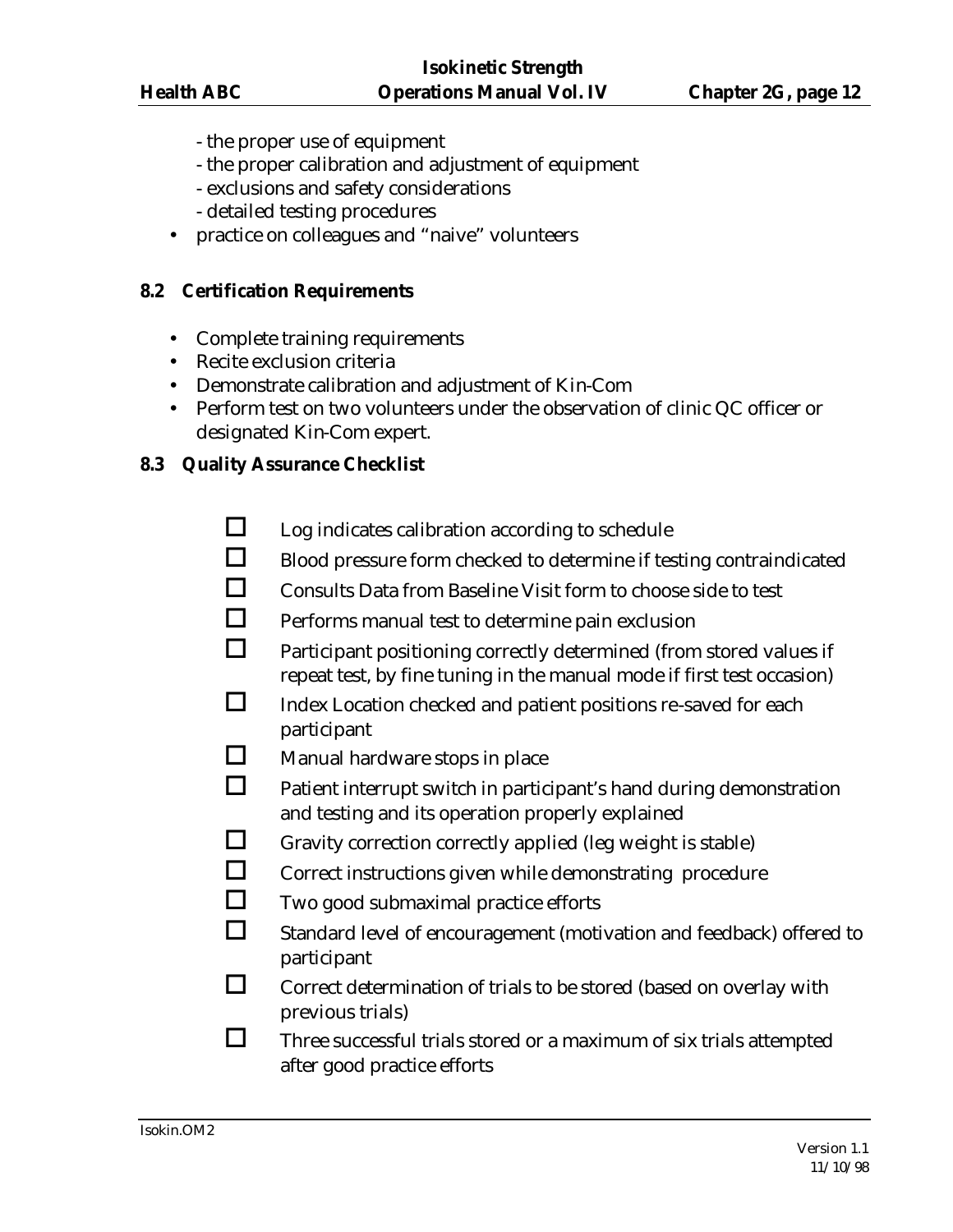- $\Box$  Key points from script stated and clearly delivered
- $\Box$  Data saved to Kin Com file
- $\Box$  Total number of trials and number of accepted trials noted on exam form
- $\Box$  Report printed and placed in participant's file
- $\Box$  Reviews form for completeness
- $\Box$  Form correctly filled out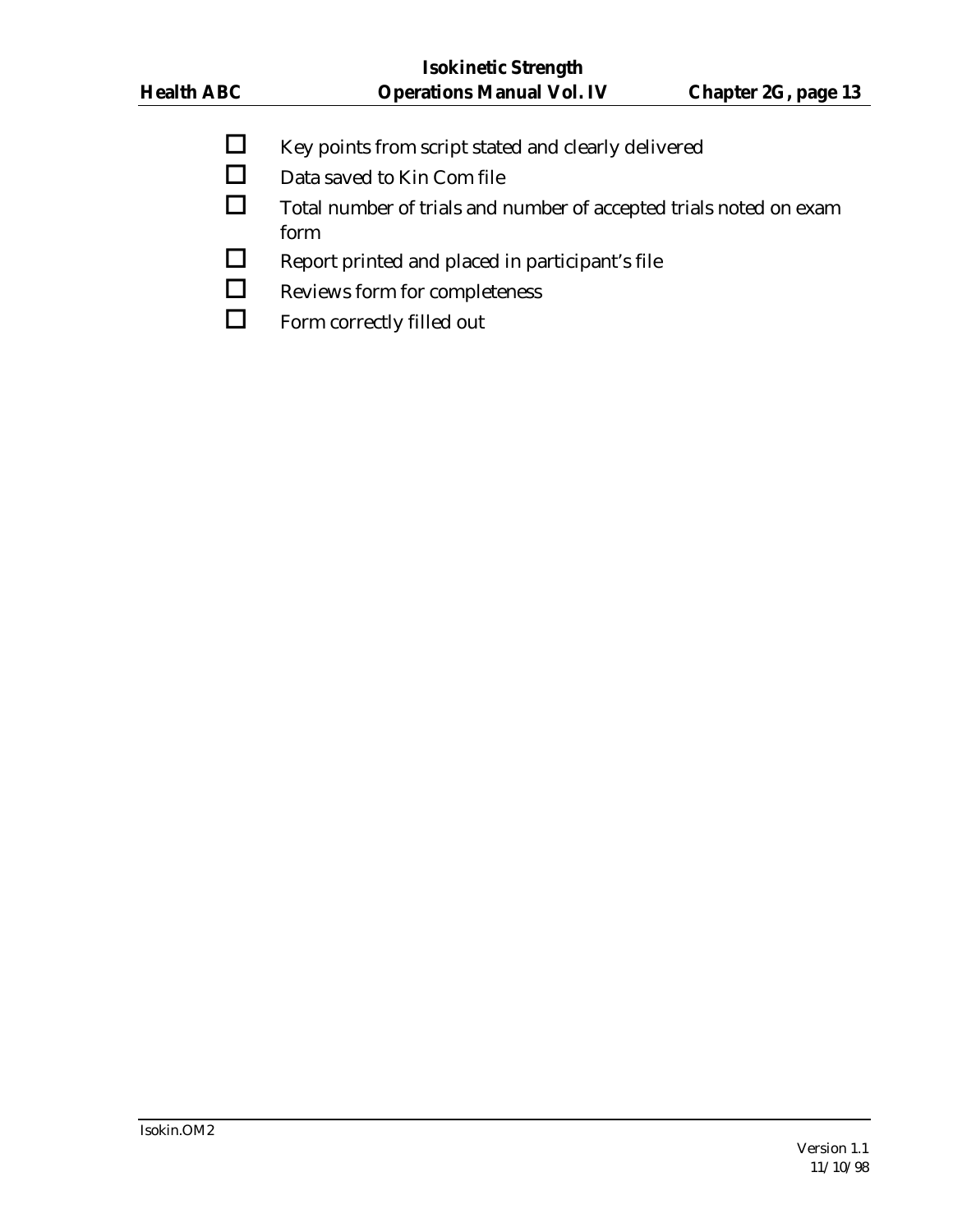## **9. References**

- 1. Knapik JJ, Wright JE, Mawdsley RH, Braun J. Isometric, isotonic, and isokinetic torque variations in four muscle groups through a range of motion. Phys Therapy 1983;63:938-46.
- 2. Kues JM, Rothstein JM, Lamb RL. The relationships among knee extensor torques produced during maximal voluntary contractions under various test conditions. Phys Therapy 1994;74:674-83.
- 3. Mayhew TP, Rothstein JM. Measurement of muscle performance with instruments. In: Rothstein JM (ed) Measurement in Physical Therapy, Churchill and Livingstone (New York), 1985, chapter 3.
- 4. Mayhew TP, Rothstein JM, Finucane SDG, Lamb RL. Performance characteristics of the Kin Com dynamometer. Phys Therapy 1994; 74: 1047-54.
- 5. Mayhew TP, Rothstein JM, Finucane SDG, Lamb RL. Muscular adaptation to concentric and eccentric exercise at equal power levels. Med Sci Sport Exer 1995;27:868-73.
- 6. Morris-Chatta R, Buchner DM, de Lateur BJ, et al. Isokinetic testing of ankle strength in older adults: assessment of inter-rater reliability and stability of strength over six months. Arch Phys Med Rehabil 1994;75:1213-6.
- 7. Murray MP, Gardner GM, Mollinger LA, Sepic SB. Strength of isometric and isokinetic contractions: knee muscles of men aged 20 to 86. Phys Therapy 1980;60:412-9.
- 8. Rothstein JM, Lamb RL, Mayhew TP. Clinical uses of isokinetic measurements: critical issues. Phys Therapy 1987;67:1840-43.
- 9. Wilhite MR, Cohen ER, Wilhite SC. Reliability of concentric and eccentric measurements of quadriceps performance using KIN-COM dynamometer: the effect of testing order for three different speeds. JOSPT 1992;15:175-86.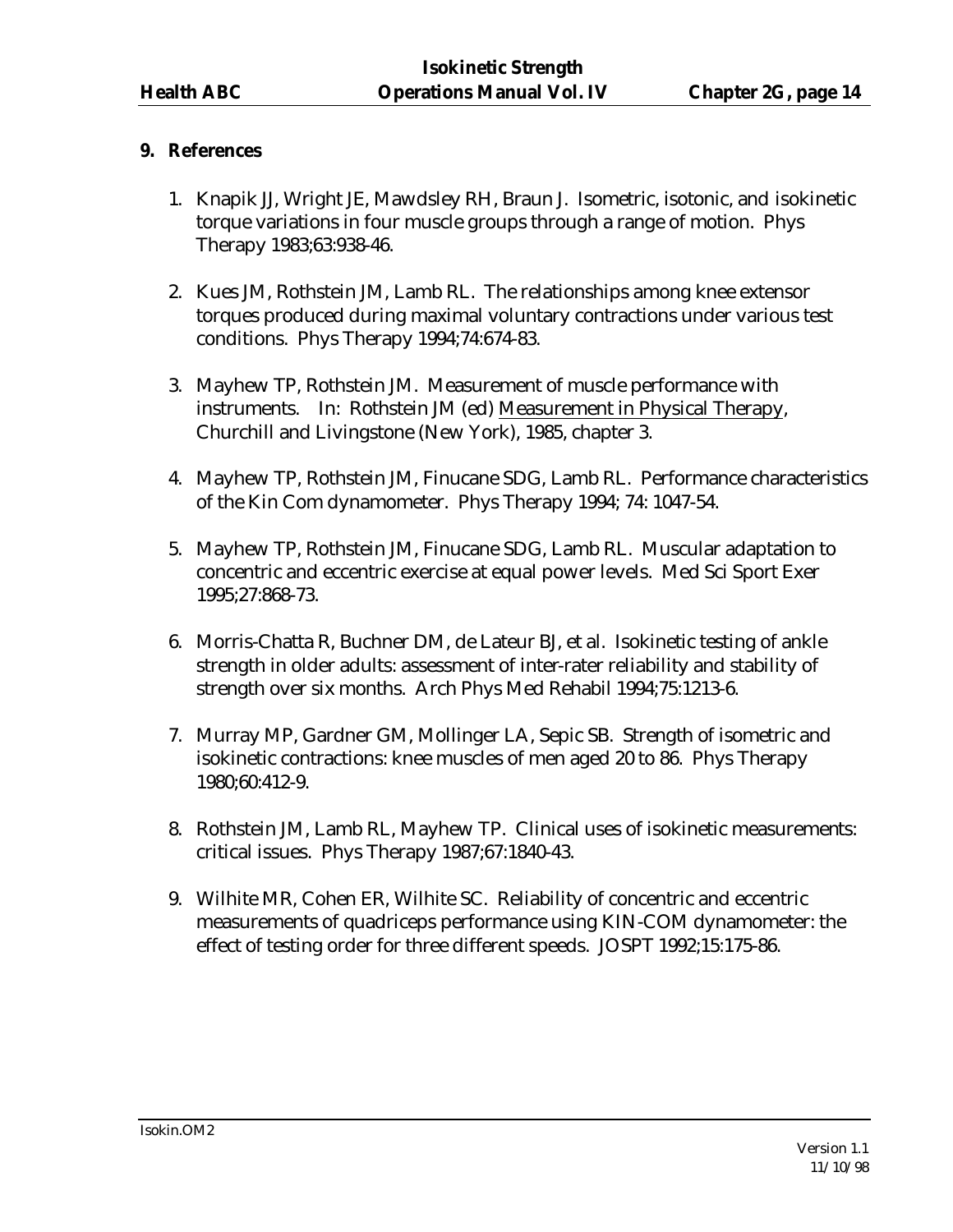# **APPENDIX 1 Kin-Com Calibration Procedure Part I Diagnostics**

From the Kin-Com Main screen: Touch screen anywhere

- 1. Select Kin-Com
- 2. Select System Utilities
- 3. Type: test
- 4. Type: yes
- 5. Select option 1
- 6. Select option 1
- 7. Position mechanical stop C at 2; mechanical stop D at 34
- 8. Make sure the load cell is firmly attached to the lever arm.
- 9. Position lever arm in approximately the horizontal position and pick up the patient abort switch.
- 10. MAKE SURE THE LEVER ARM IS UNOBSTRUCTED AND WILL NOT CONTACT ANY OBJECT! The lever arm will be moved passively throughout the full range of motion of the machine. This will be done at various speeds including full speed (250+ degrees per second). DO NOT STAND CLOSE ENOUGH TO BE STRUCK BY THE LEVER ARM DURING THIS PROCEDURE. During the Diagnostic check the software will actuate the lever arm several times and at several speeds. Do not get in the path of the lever arm until you have completed the Diagnostic check and have safely returned to the Kin-Com software.
- 11. Press Enter and the Diagnostics program will run.
- 12. Press the Patient abort switch when requested.
- 13. When the message Diagnostics program complete appears, press escape.
- 14. Press escape repeatedly until you return to the main menu.
- 15. This concludes the Diagnostic portion of the calibration procedure. If any problems were encountered during diagnostics, they would be reported on the screen. If problems are encountered, call service at 800-494-3398.

## **Part II Load Cell**

# **If the Kin-Com is not already set up for measuring the right leg, do so before beginning the load cell calibration.**

From the Kin-Com Main screen: Touch screen anywhere.

1. Select Kin-Com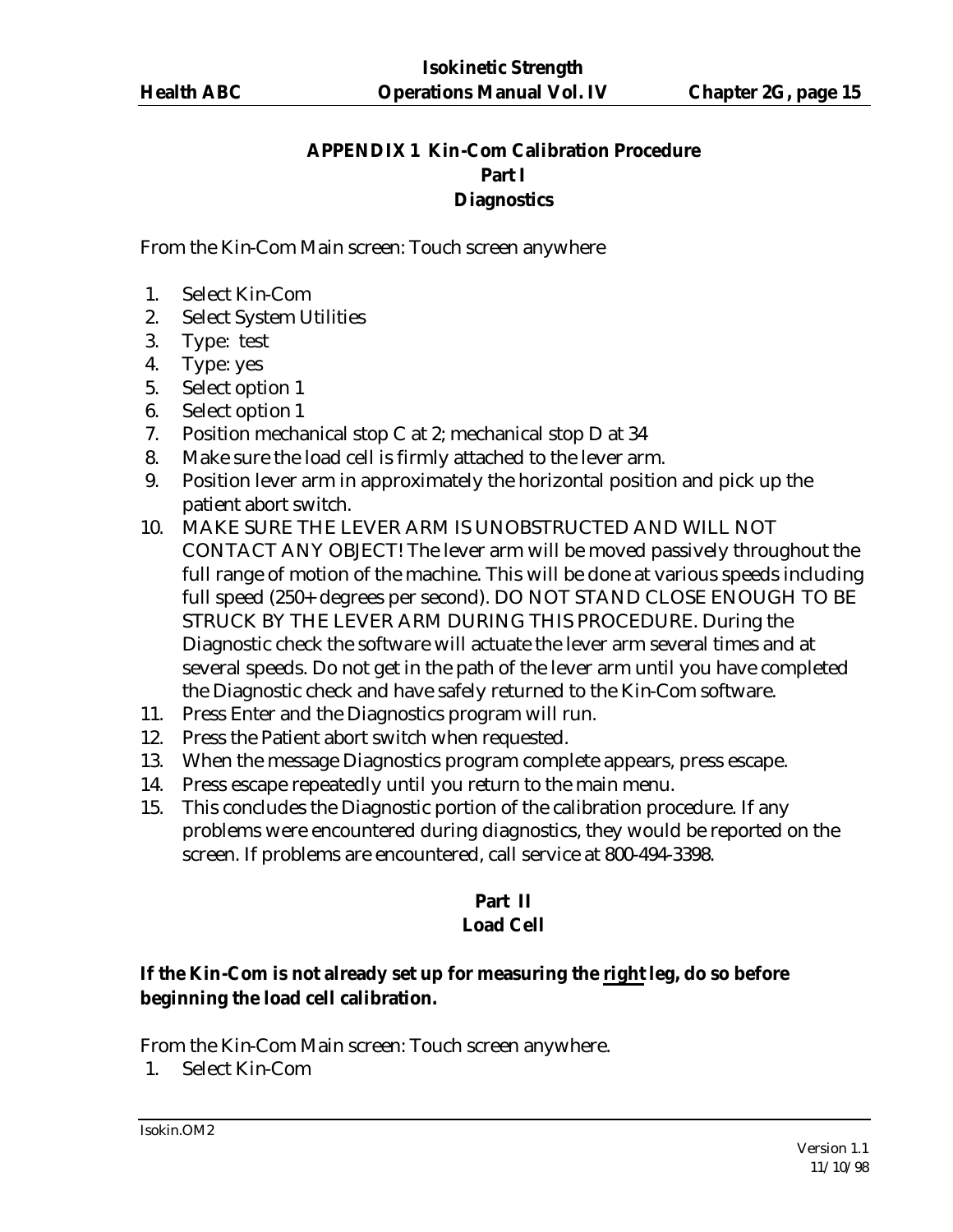- 2. Select Exercise
- 3. Select Protocol
- 4. Select Calibration
- 5. Select Continuous
- 6. Select Turn On Anatomical Reference
- 7. Move lever arm to horizontal and check with a level.
- 8. Select Enter
- 9. Actual joint angle is: 0; Select Enter
- 10. Grasp the load cell, **not the lever arm**, and move lever arm down a few degrees towards vertical.
- 11. Select Enter
- 12. Select Enter
- 13. Grasp the load cell, **not the lever arm**, and move the lever arm up towards horizontal until Stop Angle = 0.
- 14. Select Enter
- 15. Select Set Start Angle
- 16. Grasp the load cell, **not the lever arm**, and move the lever arm down towards vertical until Start Angle = 90
- 17. Select Enter
- 18. Select Enter
- 19. Force should read zero.\*
- 20. Select Start Exercise.
- 21. Pull up on load cell for about one second.
- 22. Place a known weight (11 lb or 5 kg) on the load cell. This is most easily done by attaching the weight to the load cell with a velcro strap.
- 23. Force should read 50 Newtons\*\*
- 24. Remove weight.
- 25. Select Escape

\*If the reading flickers back and forth between +1 or -1 and 0, this may be as close as you can get. If force does not flicker between 0 and +/- 1 or read zero with lever arm vertical, remove cover from Kin-Com, find the decal on the computer that shows the location of pot #7 force gain and #8 force zero adjustment (offset). With the lever arm vertical, adjust the zero adjustment screws until force reads zero.

\*\* If force reading does not read 50 Newtons in the horizontal position with the 11 lb (5) kg) weight attached, adjust #7 (gain) until it reads 50 Newtons. Calibration is complete.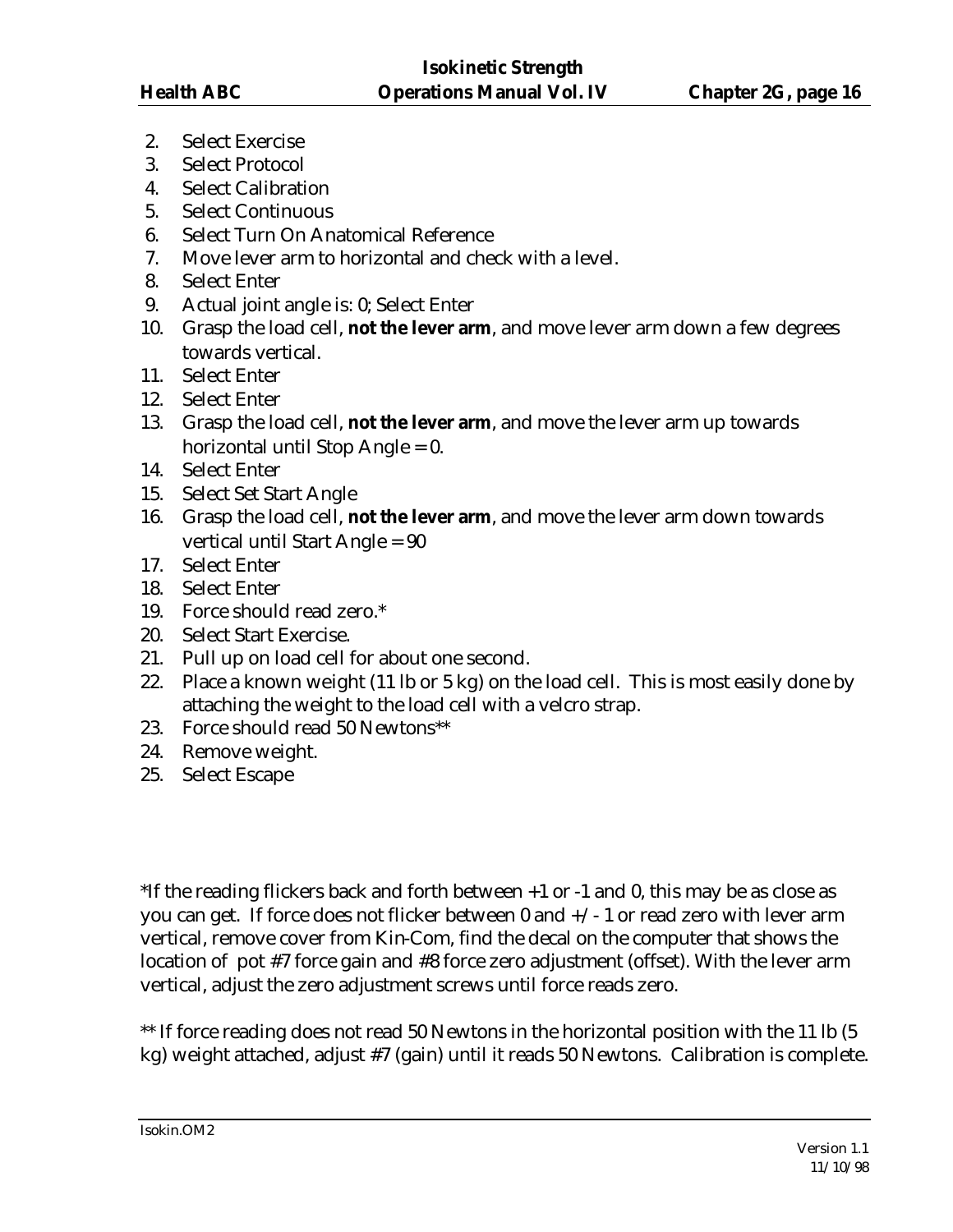

# **APPENDIX 2 Examples of Curves Indicating Participant Pain**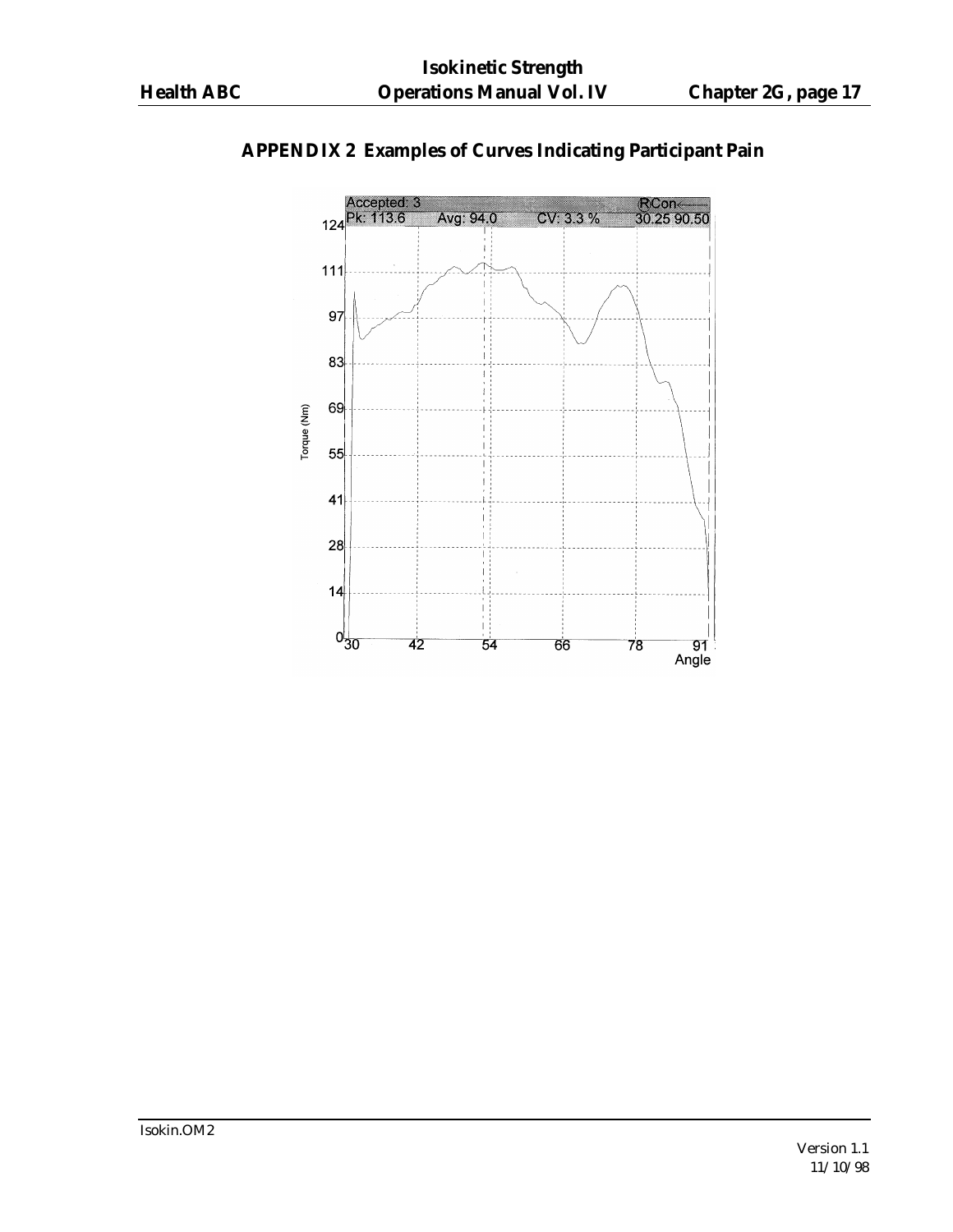# **APPENDIX 2 (page 2)**



Isokin.OM2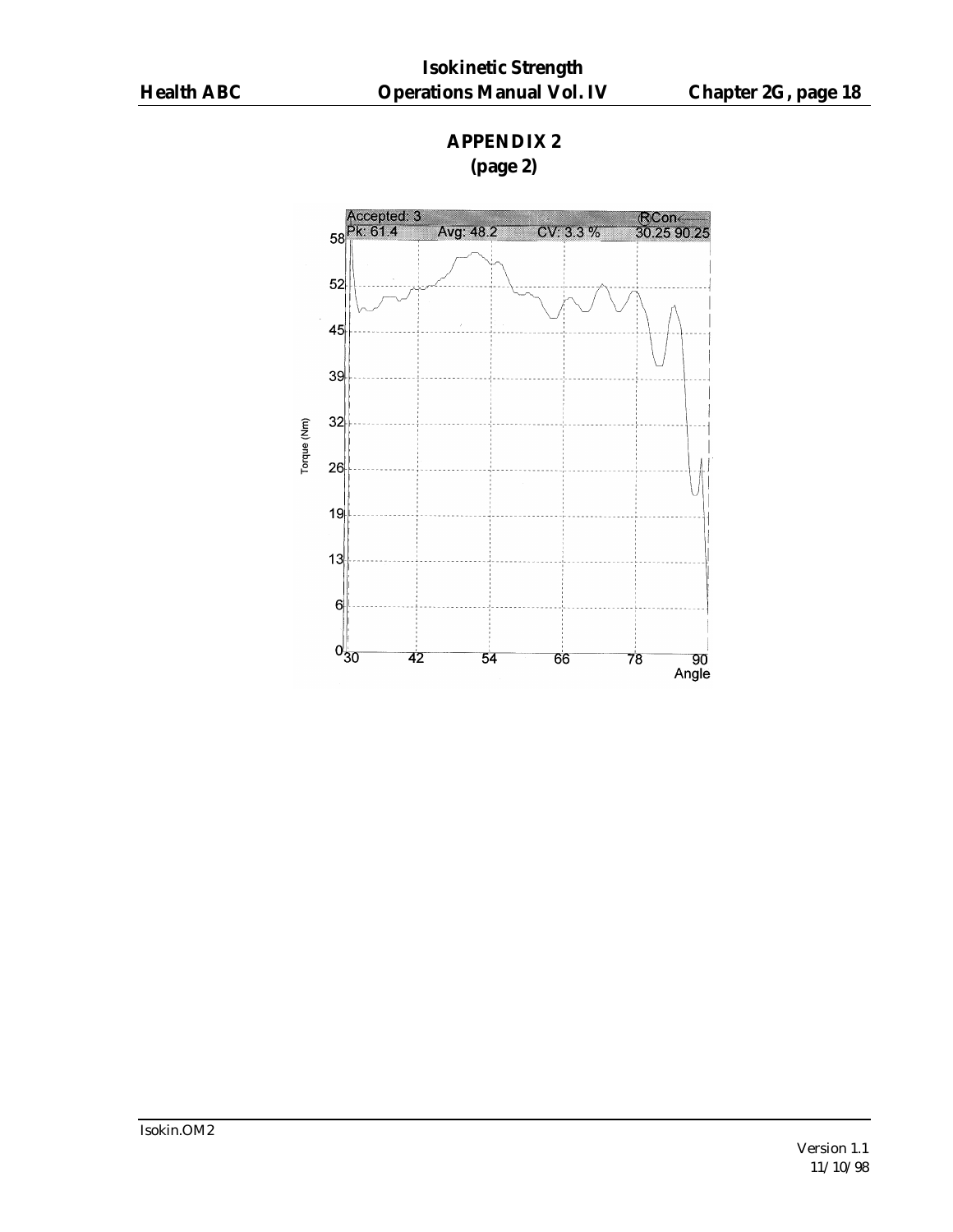# **APPENDIX 2 (page 3)**

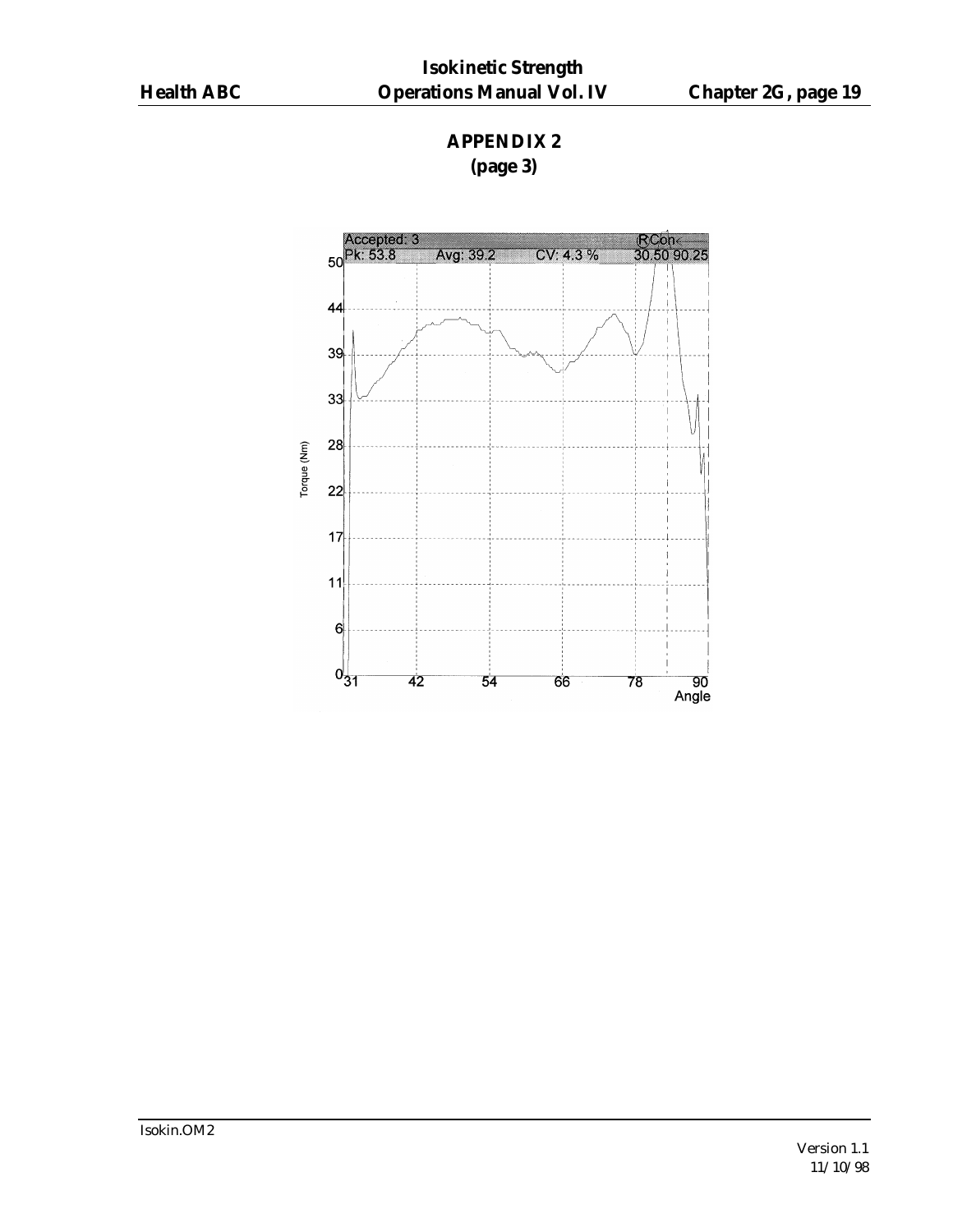# **APPENDIX 3 Health ABC Kin-Com Overlay Test Protocol – Repeat Participant**

- Power-up the Kin-Com.
- Touch the screen anywhere to enter the Kin-Com Main menu.
- Touch Kin-Com to access the main menu.
- Touch Patient Positions.
- Touch Patient Position.
- Select Patient from scroll box.
- Touch Enter
- Select side.
- The leg measured at the Year 1 visit is shown. If you are about to measure the same leg, continue. If you must change legs (see instructions on the data form), see instructions at below
- Touch Enter.
- Follow on-screen instructions to position the unit in the Patient's position for knee extension.

A box comes up that says: "Automatic positioning has been completed. Press anywhere to advance to the Manual Mode."

- At Manual Mode, **touch Index Location,** check to see that lever arm length is correct (Note: You will have to position the pad on the participant's shin to verify this measurement) Do not change from year 1 values unless lever arm is too long and participant is uncomfortable or cannot flex foot to 90 degrees.
- Use the arrow buttons on the keyboard to move the highlight bar to the appropriate positions(s). If any adjustments have been made, type in the correct number(s), including lever arm length, and touch Accept.
- **Touch Enter to save this Participant position**.
- A scroll box will appear that says "Positional data for this patient/side/joint/movement exists. Do you want to overwrite?" **Touch Yes.**
- Touch escape once.
- Touch Evaluation to access the evaluation program.
- The patient scroll box will be displayed, select the appropriate participant's name.
- Touch Enter to accept this participant.
- Review Patient Information. **NOTE: if any information was omitted at the first visit, it may be entered now (e.g., Health ABC Enrollment ID #, etc). If a different examiner is conducting the exam at Visit 2 than at Visit 1, the staff ID ("Clinician")**  should be corrected. If no changes need to be made, touch Enter.
- A blue message box will display: You will need the following attachments: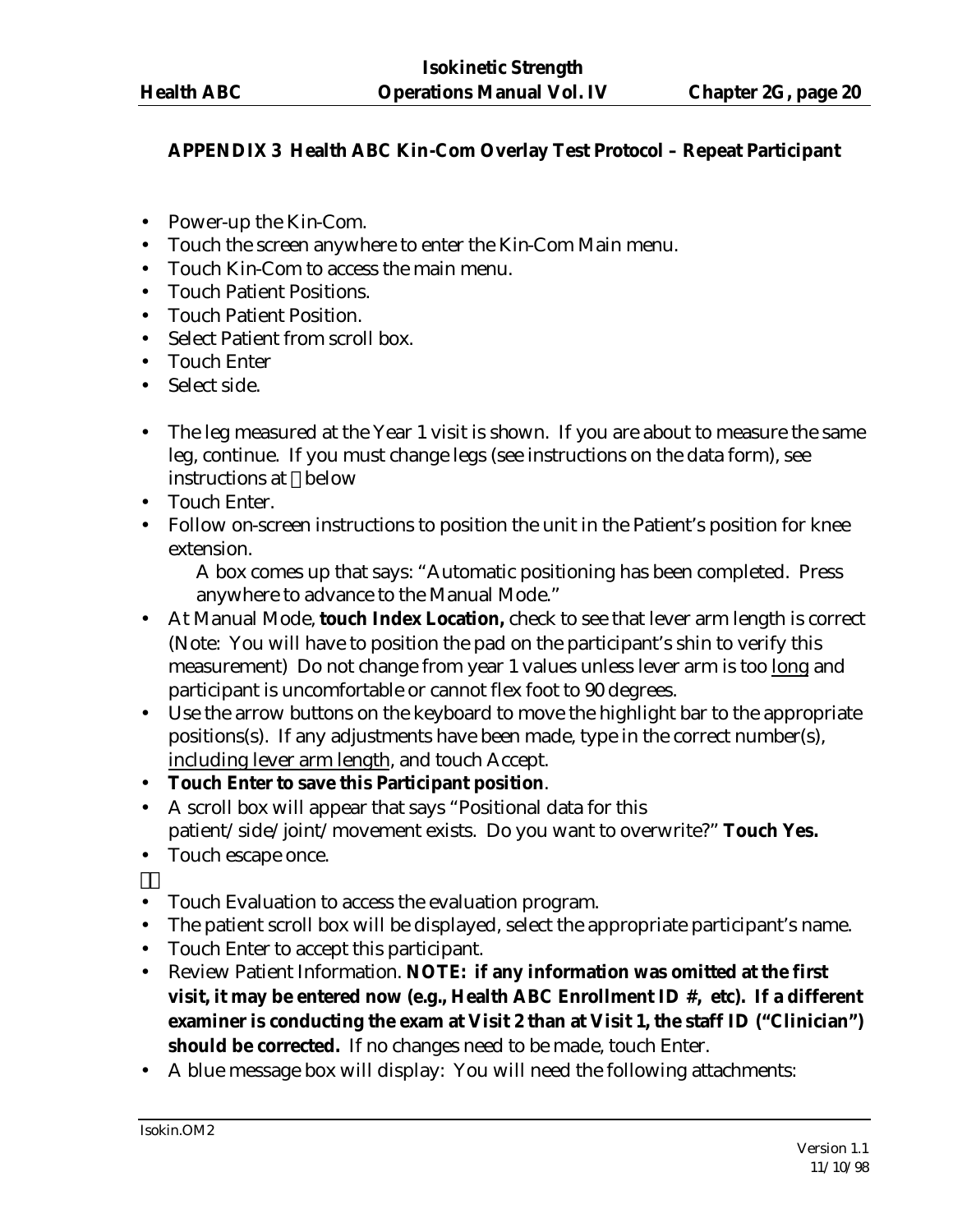Double Shin pad" (you already have it)

- Touch Turn ON Gravity Compensation.
- Move Lever Arm to horizontal position (Check with a level).
- Touch Enter (you will get the joint specification screen again)
- Touch Enter
- Touch Protocol
- Select the highlighted test protocol (i.e., touch Enter).
- Touch Overlay.
- Set Lever arm length: The correct lever arm length should be displayed. Move the load cell to the displayed length.
- Touch Enter.
- Place participant on machine and fasten the stabilization straps securely.
- Set anatomical reference.
	- Select joint position; move lever arm to vertical position (pointing down, check with a level)
	- Touch Enter to record mechanical position of the lever arm at 90°.
	- Enter Actual joint angle; 90.
	- Touch Enter.
- Move joint angle positive.
	- Move the knee towards flexion.
- Press Enter to record the direction as positive.
- Press Enter to advance to the next screen.
- Move Lever Arm to Current angle: =42° for Right knee; 44° for Left knee.
- Move mechanical stop C to 13 for Right knee; D to 25 for Left knee, touch Enter.
- Screen will show current angle close to 42 degrees, touch Enter
- **\***
- With the participant's limb attached to the pad, ask them to relax.
- When the weight reading stabilizes, touch Enter.
- Limb weight will be displayed.
- Ask the participant to contract and then relax their leg and repeat from **\***
- If your weight reading agree, press enter, otherwise repeat again until you have a reading you think is accurate
- Touch Enter
- Set Stop angle:
	- A blue box will display last angle of 30 degrees.
	- Grasp the **load cell** and move the lever arm to 30 degrees. The blue box will turn red when you get to 30 degrees. (It also turns red at 29 and 31; make sure it is on 30 before you press Enter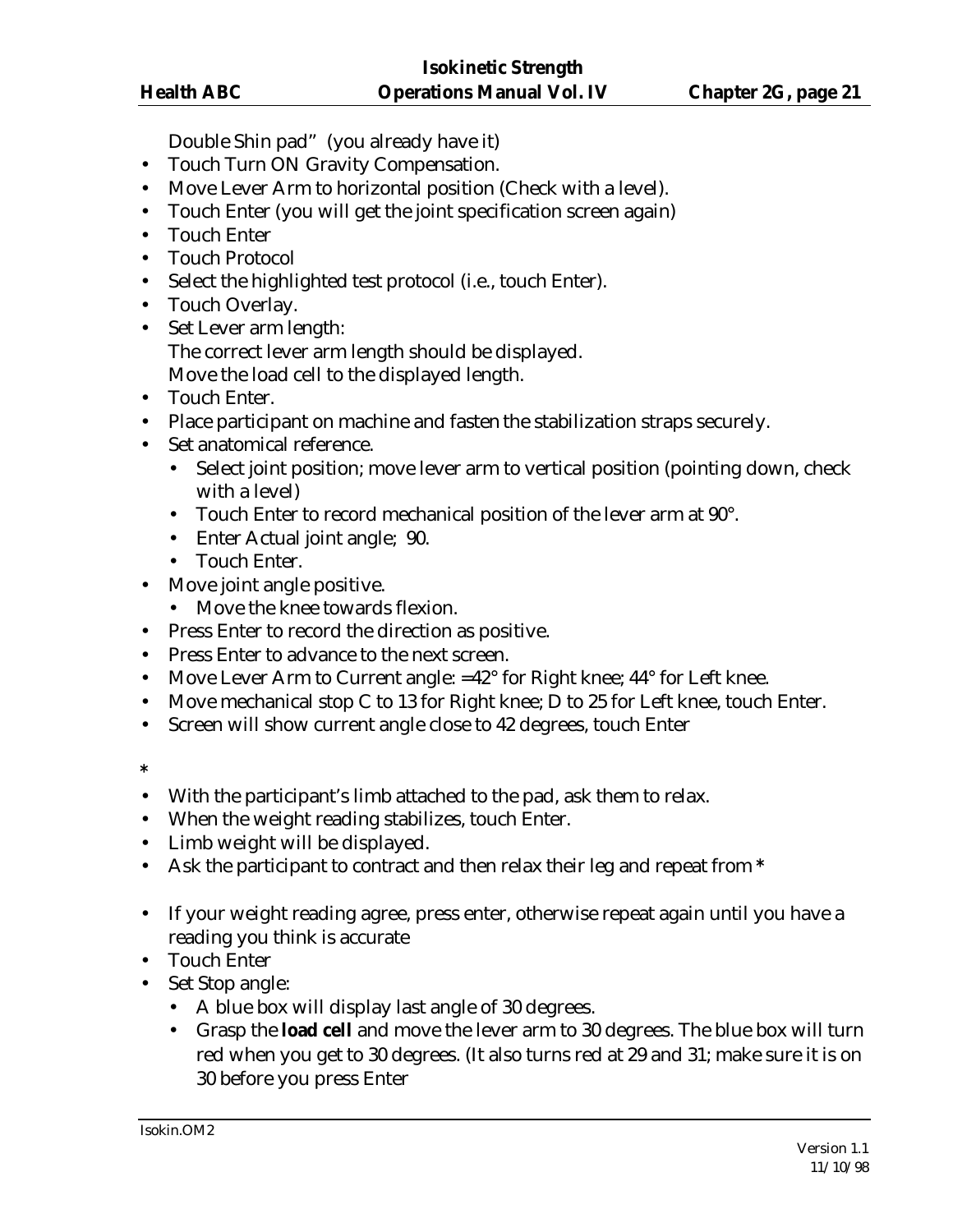- Press Enter to record stop angle.
- Move mechanical stop C back to 8, and D to 19 for Right Knee; C to 20 and D to 30 for Left Knee.
- Set start angle:
	- A blue box will display last angle of 90 degrees.
	- Grasp the load cell and move the lever arm to 90 degrees. The blue box will turn red when you get to 90 degrees. (It also turns red at 89 and 91; make sure it is on 90 before you press Enter)
	- Press Enter to record the start angle and advance to the next screen.
- Set Concentric Activation Force:
	- Ask participant to push as hard as possible against the lever arm. Be sure to tell them that the lever arm will not move.
	- Watch the maximal torque numbers scroll by on the right of screen, and record the maximum number.
	- Divide that number by two, and set concentric activation force to that number (50% of maximum isometric torque):
		- Select Change, then Force Limits, then Start Forward Force.
		- Enter the desired number on the screen keypad, hit Enter, then select Enter Return to Test
- Touch Start Measure
	- Ask participant to push up on the pad with less than maximal effort for practice. When lever arm stops, touch No.
	- Touch Start Measure
	- **Grasp the load cell** (**not** the lever arm) and move the lever arm back to 90 degrees. When lever arm stops, touch No.
	- Touch Start Measure
- **•** Repeat CONC practice effort at less than maximal effort**.**
	- Touch Start Measure
	- Ask participant to push up on the pad with less than maximal effort. When lever arm stops, touch No.
	- **Grasp the load cell** (**not** the lever arm) and push the lever arm back to 90 degrees. When lever arm stops, touch No
- Allow the participant 20 seconds before starting the real test or repeating the practice test. Participants should perform two good practices (based upon shape of curve) before testing begins.
- Touch Start Measure to begin recording data for the first concentric effort.
	- Tell the participant to push as hard as possible until the lever arm stops.
	- Always Touch Yes to accept the initial concentric effort.
	- Touch Start Measure
	- **Grasp the load cell** (**not** the lever arm) and push the lever arm back to 90 degrees. When lever arm stops, touch No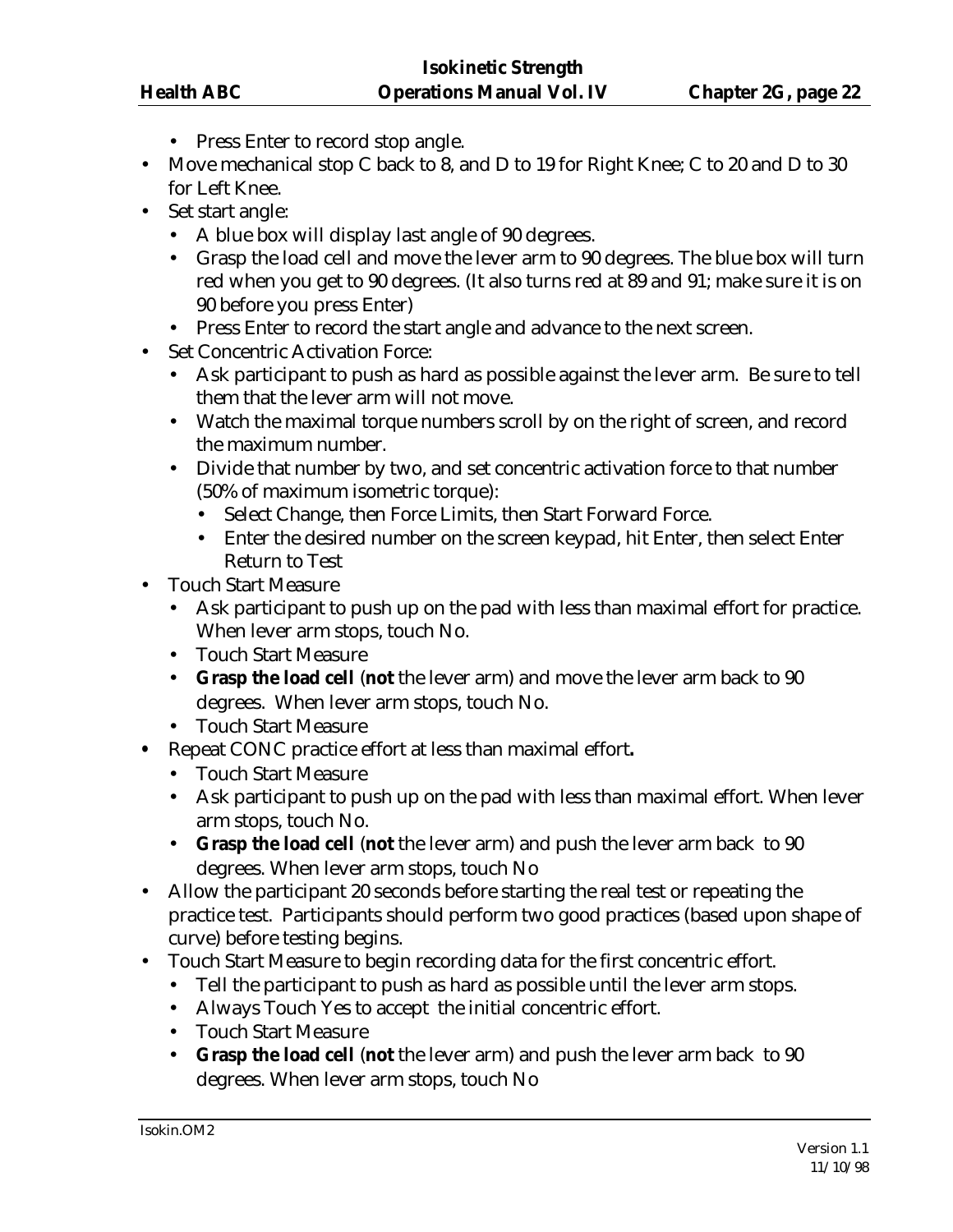- Wait 20 seconds.
- **NOTE: If the screen scale is too compressed (or too expanded), you should change it by touching Screen Display, then Scale, then Force. Press the up arrow to compress the scale, down arrow to expand it. Use the down arrow until the top of the curve disappears off the screen, then touch the up arrow once to bring the curve back down to maximally expanded scale. This will allow the most accurate comparison of curve overlays and enable you to see the wobbles that indicate that the participant is experiencing pain.**\*
- Touch Start Measure to begin recording data for the second concentric effort.
	- As data for the second effort is recorded it will be displayed in blue over the previously collected initial effort (in green). If the two efforts overlay very consistently, then Touch Yes to accept latest effort and Touch Yes to accept previous effort. This will average the two efforts together.
	- If the latest effort is greater in amplitude, Touch Yes to latest and No to previous. This will save the latest effort and delete the previous.
	- If the latest effort is of lower amplitude than the previous, Touch No to latest and it will be deleted.
- Continue in this fashion until three concentric curves have been accepted.
- Touch Save to save data. (Button will change from 0 to 1)
- Touch Escape three times to return to the main menu.
- Touch Reports
- Touch Overlay
- Touch Compare Report
- Select Patient, Enter.
- Select date, Enter
- Select test 1, enter
- Select test 2, Enter
- Enter
- **NOTE: The report scale can also be changed by touching Scale, then entering a new scale value (lower numbers give a more expanded scale, higher give a more compressed scale. You will have to enter the new scale value twice).**
- Touch Print, Enter
- Touch Enter twice, report prints.

# **TO CHANGE LEGS**

- Touch the screen anywhere.
- Follow on-screen instructions to position the unit in the standard preset position for knee extension.

 $\overline{a}$ 

<sup>\*</sup> The default value can be changed permanently by pulling up the Health ABC protocol, selecting "select scale" and changing it to the desired value (50 is suggested). Then select "save" to save the protocol.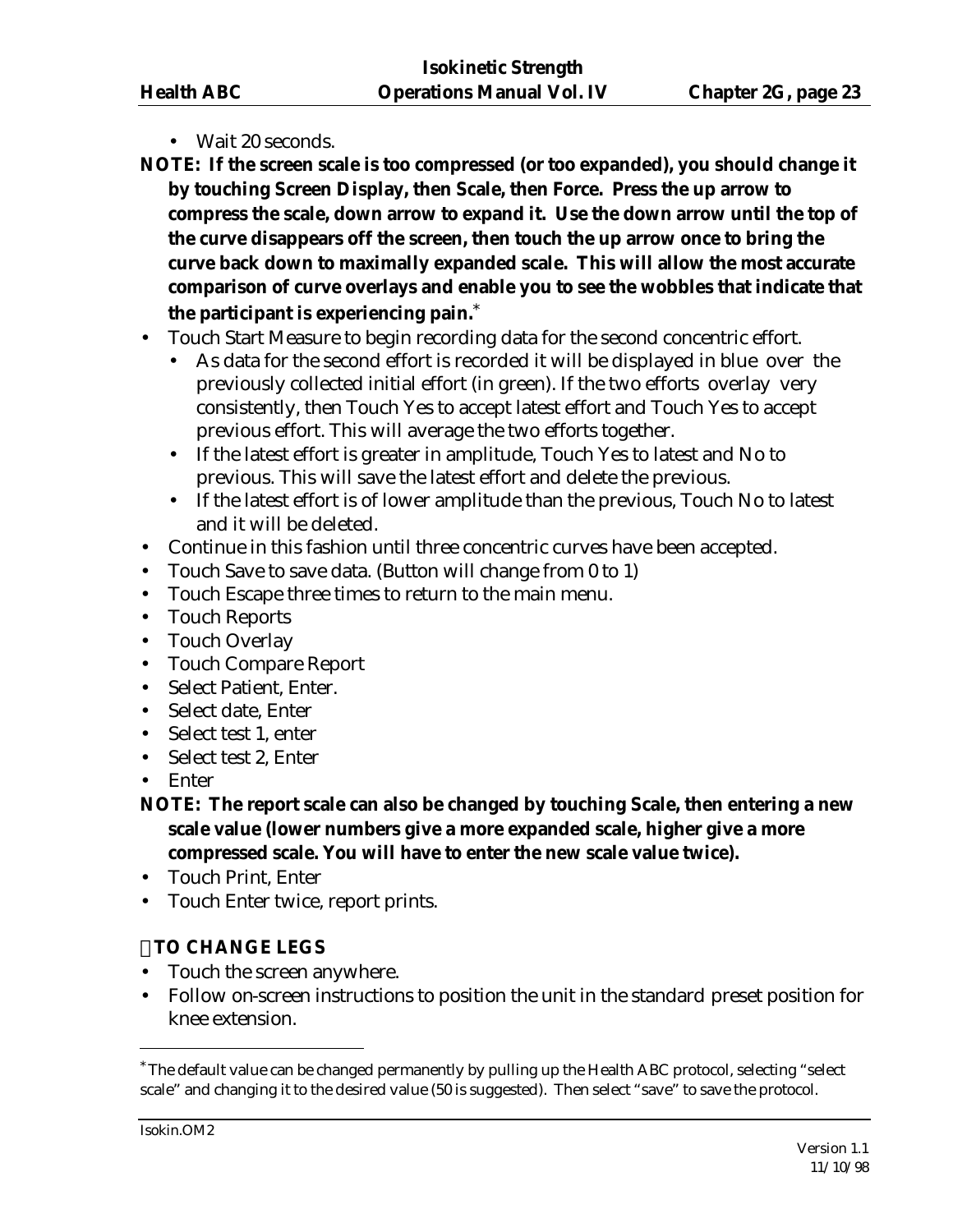- Place participant on machine and fasten the stabilization straps securely.
- Touch the screen anywhere to proceed to Manual Mode for fine tuning adjustment for this participant.
	- Make the necessary adjustments so the participant can be taken passively through the range of motion without the shin pad moving up or down the shin.
	- If adjustments to the manual positions A-H are necessary, make the adjustments
	- Touch Index Locations and check to see that lever arm length is correctly entered. Use the arrow buttons on the keyboard to move the highlight bar to the appropriate manual position(s) and type in any changes. Touch Accept.
- Touch Enter to save this as a Participant position.
	- A patient scroll box will be displayed. Select New Patient and enter all appropriate data.
- Touch Enter to accept, or Re-do to make changes.
- A blue message box will display: "Adding positional data to the Patient Position Database."
- Touch screen anywhere to continue.
- Return to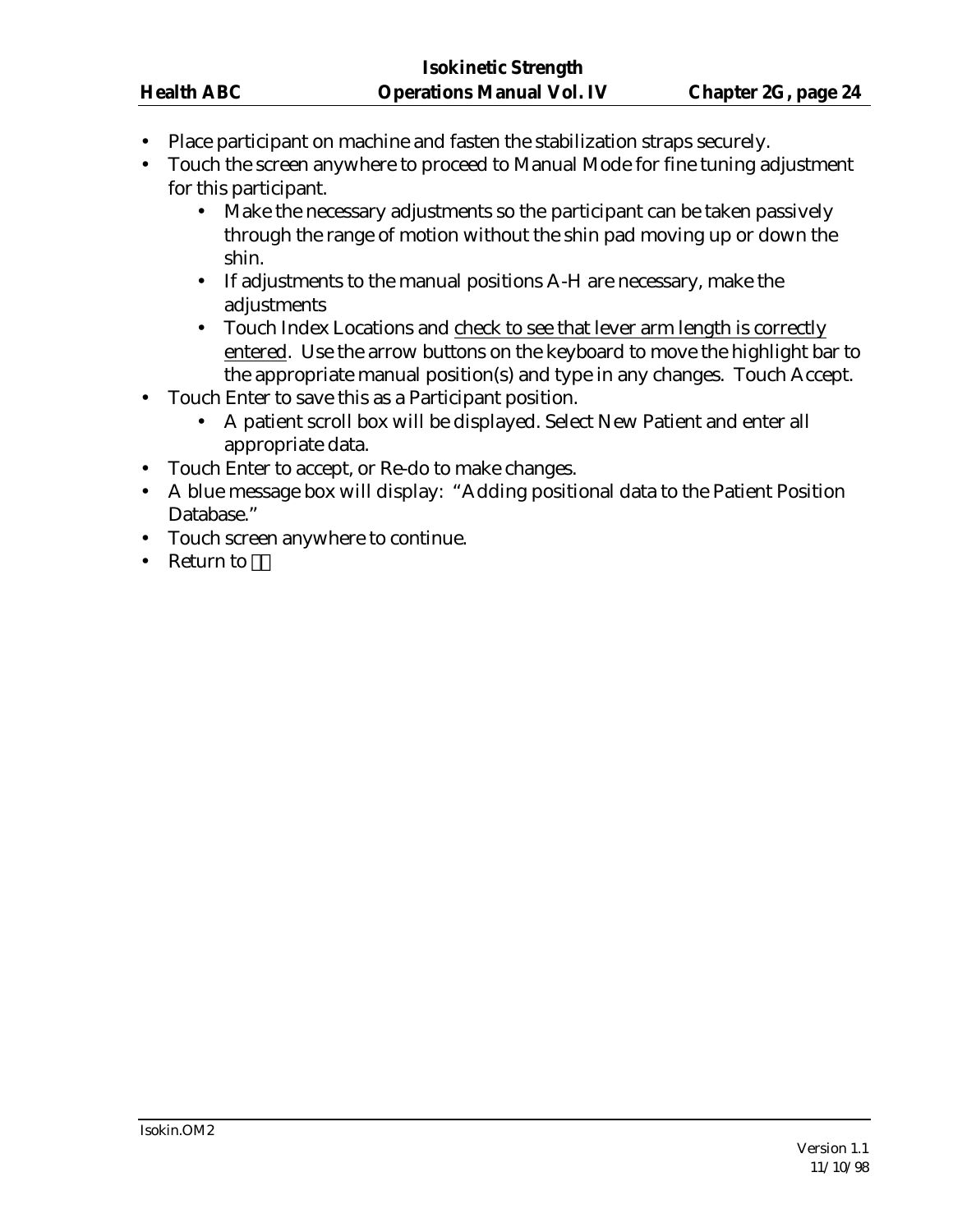# **APPENDIX 4 Health ABC Kin-Com Overlay Test Protocol – New Participant**

- Power-up the Kin-Com.
- Touch the screen anywhere to Enter the Kin-Com Main menu.
- Touch Kin-Com to access the main menu.
- Touch Patient Positions.
- Touch Preset Position.
- Touch joint: Knee.
- Touch Ext.
- Touch side: Right or Left as appropriate.
- Touch the screen anywhere.
- Follow on-screen instructions to position the unit in the standard preset position for knee extension.
- Place participant on machine and secure stabilization straps
- Touch the screen anywhere to proceed to Manual Mode for fine tuning adjustment for this participant.
	- Make the necessary adjustments so the participant can be taken passively through the range of motion without the shin pad moving up or down the shin.
	- If adjustments to the manual positions A-H are necessary, make the adjustments, then **touch Index Locations**. Make sure the lever arm length is correctly entered. Use the arrow buttons on the keyboard to move the highlight bar to the appropriate position(s). Type in the new number(s) and touch Accept.
- Touch Enter to save this as a Participant position.
	- A patient scroll box will be displayed. Select New Patient and enter all appropriate data. **This includes entering the Health ABC Enrollment ID # in the space for physician and the examiner's Health ABC staff ID in the space for clinician.**
- Touch Enter to accept, or Re-do to make changes.
- A blue message box will display: "Adding positional data to the Patient Position Database."
- Touch screen anywhere to continue.
- Touch Evaluation to access the evaluation program.
- The patient scroll box will be displayed with the appropriate participant's name highlighted.
- Touch Enter to accept this participant.
- After reviewing patient information, touch Enter.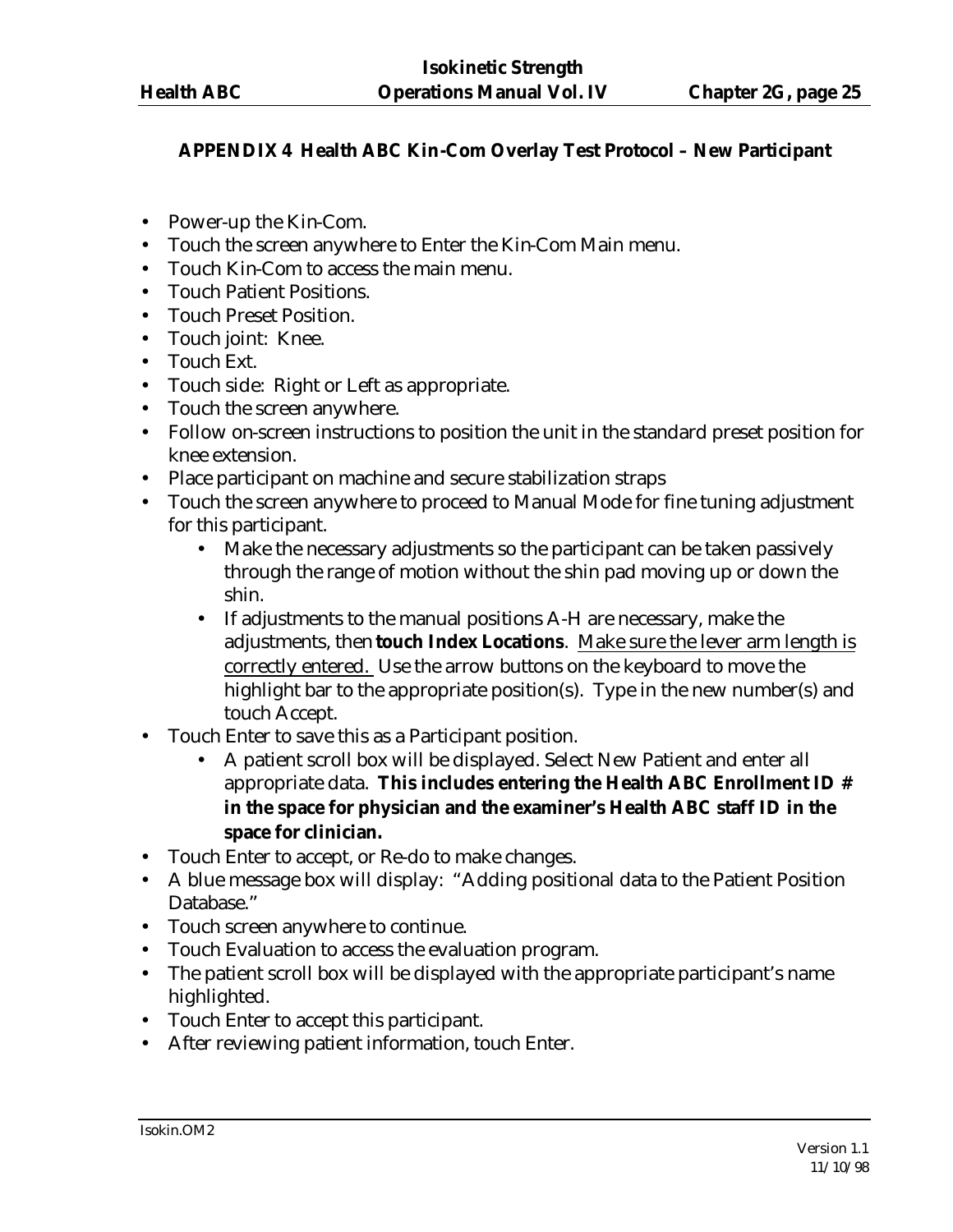- A blue message box will display: "You will need the following attachments: Double shin pad" (you already have it)
- Touch Turn ON Gravity Compensation
- Move Lever Arm to horizontal position (check with a level)
- Touch Enter (you will get joint specification screen)
- Touch Enter.
- Touch Protocol
- Select ABC, then touch Enter
- Touch Overlay.
- Set Lever arm length:
	- The lever arm length is the distance from the axis of rotation to the end of the load cell.
	- Enter the correct number on the numeric pad on the screen.
- Touch Enter.
- Set anatomical reference.
	- Select Joint Position
	- Move lever arm to vertical position (pointing down, check with level)
	- Touch Enter to record mechanical position of the lever arm at 90°.
	- Enter Actual joint angle: 90 using screen keypad.
	- Touch Enter
- Move joint angle positive.
	- Move the knee towards flexion.
- Press Enter to record the direction as positive.
- You will see a blue message box saying "Anatomical reference is now set for knee extension"
- Press Enter to advance to the next screen.
- Blue text will tell you to "Move the lever arm as close to the horizontal position...." Ignore this message. Current angle will be displayed
- Move Lever Arm to Current angle:  $= 42^{\circ}$  for Right knee;  $44^{\circ}$  for Left knee
- Move mechanical stop C to 13 for Right knee; D to 25 for Left knee
- Screen will show current angle close to 42 degrees, touch Enter

**\***

- With the participant's limb attached to the pad, ask them to relax.
- When the weight reading stabilizes, touch Enter
- Limb weight will be displayed
- Ask the participant to contract and then relax their leg and repeat from **\***
- If your weight readings agree, press enter, otherwise repeat again until you have a reading that you think is accurate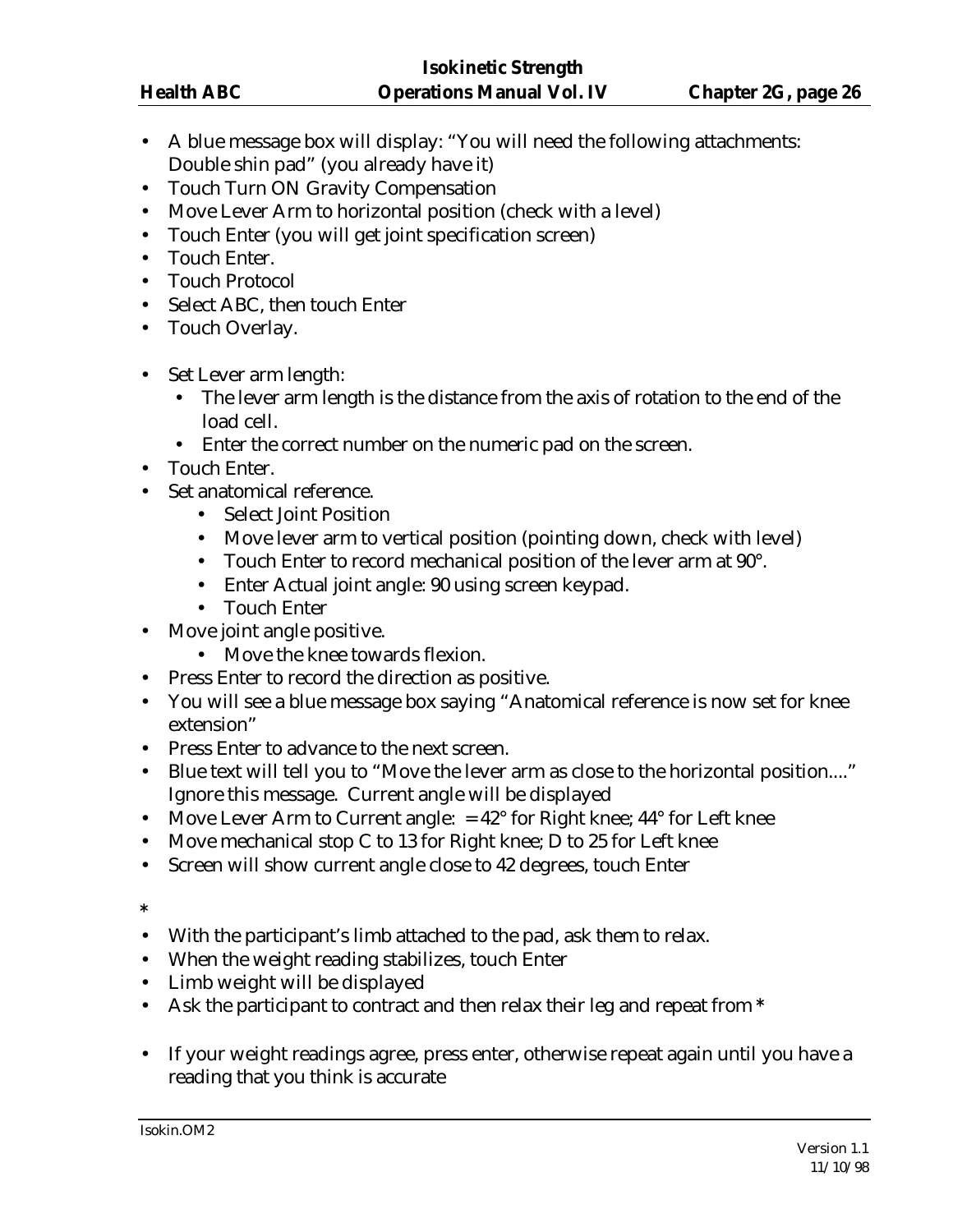- Touch Enter
- Set Stop angle:
	- **Grasp the load cell (not** the lever arm) and move the lever arm to 30 degrees.
	- Press Enter to record stop angle.
- Move mechanical stop C back to 8 and D to 19 for Right Knee; C to 20 and D to 30 for Left Knee
- Set start angle:
	- **Grasp the load cell (not** the lever arm) and move the lever arm to 90 degrees.
	- Press Enter to record the start angle and advance to the next screen.
- Set Concentric Activation Force:
	- Ask participant to push as hard as possible against the lever arm. Be sure to tell them that the lever arm will not move.
	- Watch the maximal torque numbers scroll by on the right of screen, and record the maximum number.
	- Divide that number by two, and set concentric activation force to that number (50% of maximum isometric torque):
	- Select Change, then Force Limits, then Start Forward Force.
	- Enter the desired number on the screen keypad, hit Enter, then select Enter Return to Test
- Touch Start Measure
	- Ask participant to push up on the pad with less than maximal effort for practice. When lever arm stops, touch No.
	- Touch Start Measure
	- **Grasp the load cell** (**not** the lever arm) and move the lever arm back to 90 degrees. When lever arm stops, touch No.
	- Touch Start Measure
- **•** Repeat CONC practice effort at less than maximal effort**.**
	- Touch Start Measure
	- Ask participant to push up on the pad with less than maximal effort. When lever arm stops, touch No.
	- Allow the participant 20 seconds before starting the real test or repeating the practice test. Participants should perform two good practices (based upon shape of curve) before testing begins.
	- **Grasp the load cell** (**not** the lever arm) and move the lever arm back to 90 degrees. When lever arm stops, touch No.
- Touch Start Measure to begin recording data for the first concentric effort.
	- Tell the participant to push as hard as possible until the lever arm stops.
	- Always Touch Yes to accept the initial concentric effort.
	- Touch Start Measure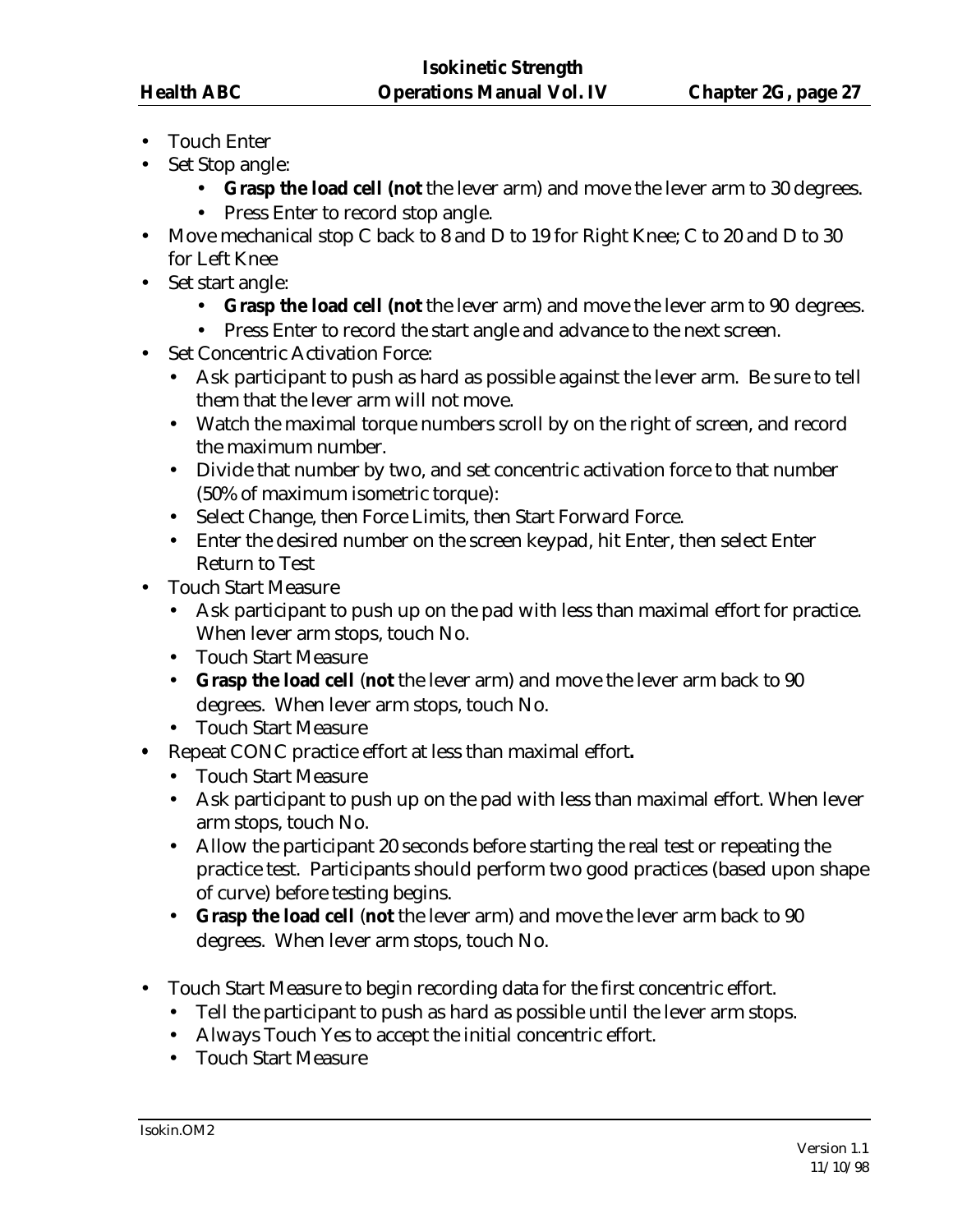- **Grasp the load cell** (**not** the lever arm) and move the lever arm back to 90 degrees. When lever arm stops, touch No.
- Wait 20 seconds
- Touch Start Measure to begin recording data for the second concentric effort.
	- As data for the second effort is recorded it will be displayed in blue "over" the previously collected initial effort (in green). If the two efforts "overlay" very consistently, then Touch Yes to accept latest effort and Touch Yes to accept previous effort. This will average the two efforts together.
	- If the latest effort is greater in amplitude, Touch Yes to latest and No to previous. This will save the latest effort and delete the previous.
	- If the latest effort is of lower amplitude than the previous, Touch No to latest and it will be deleted.
- Continue in this fashion until three concentric curves have been accepted.
- Touch Save to save data (Button will change from 0 to 1)
- Touch Escape three times to return to the main menu.
- Touch Reports
- Touch Overlay
- Touch Compare Report
- Select Patient, enter
- Select date, enter
- Select test 1, enter
- Select test 2 (same test), enter
- Enter
- Touch Print, enter
- Enter
- Enter
- Report should be printing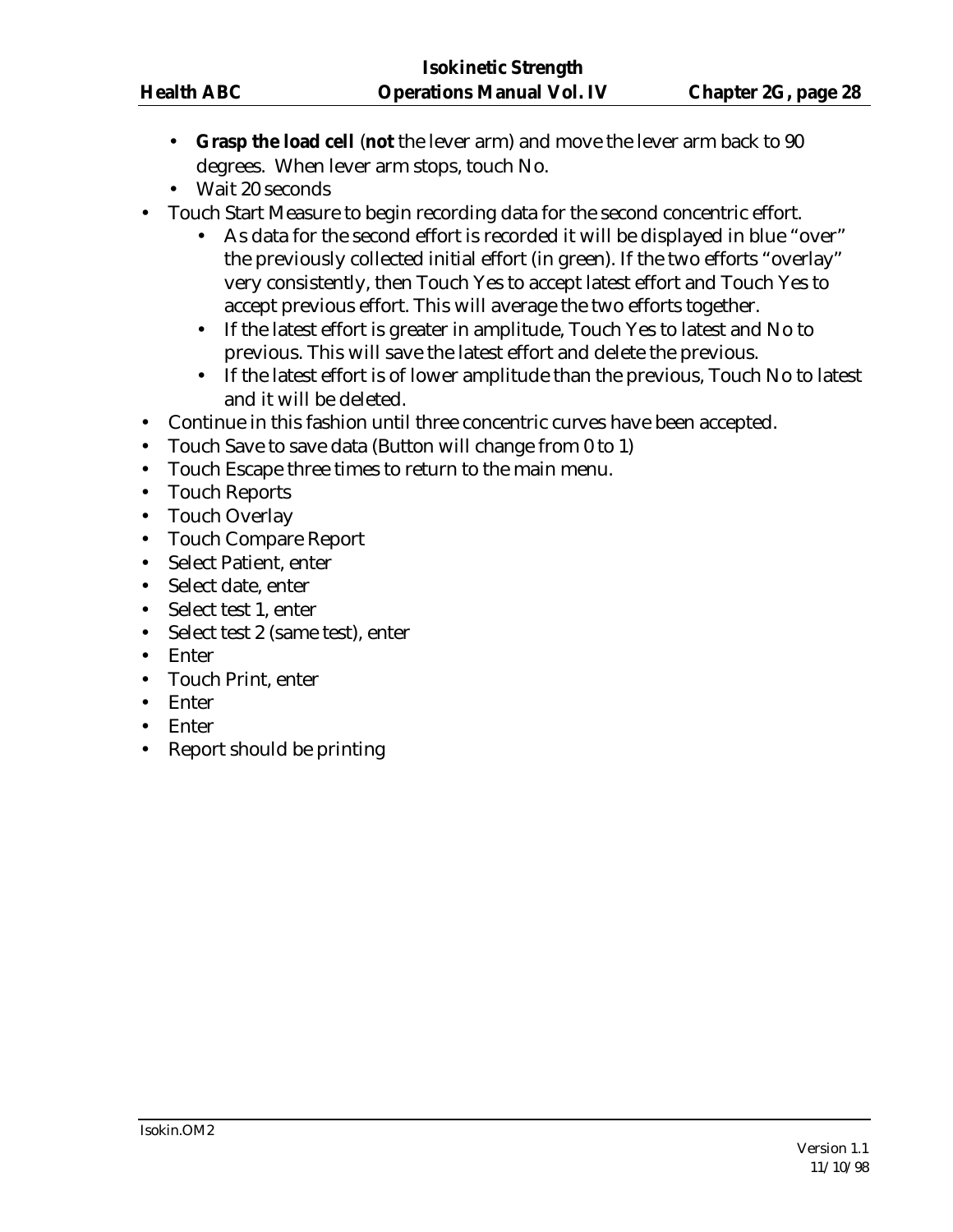### **APPENDIX 5 – Acceptable and Unacceptable Overlays (page 1 of 2)**

|                   | $\mathbf{r}$ – $\mathbf{r}$ – $\mathbf{r}$ |                  |           |              |
|-------------------|--------------------------------------------|------------------|-----------|--------------|
|                   | Accepted                                   |                  | Speed     | $\bullet$ /s |
|                   |                                            |                  | F:        | 30           |
| <b>CONCENTRIC</b> |                                            | <b>ECCENTRIC</b> | <b>B:</b> | 30           |





**CONCENTRIC** 

Probably acceptable

**ECCENTRIC** 



30

 $\mathbf{B}$ :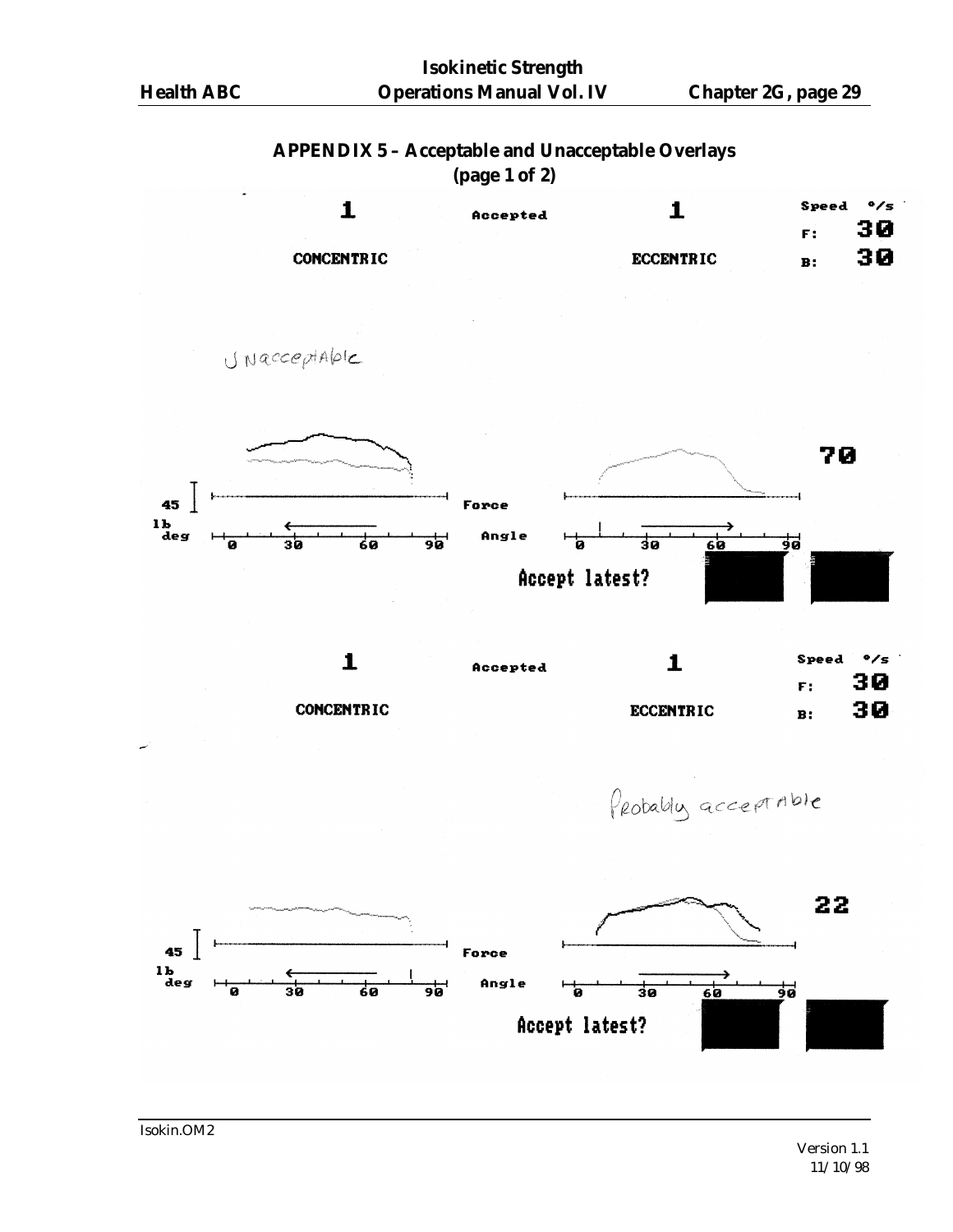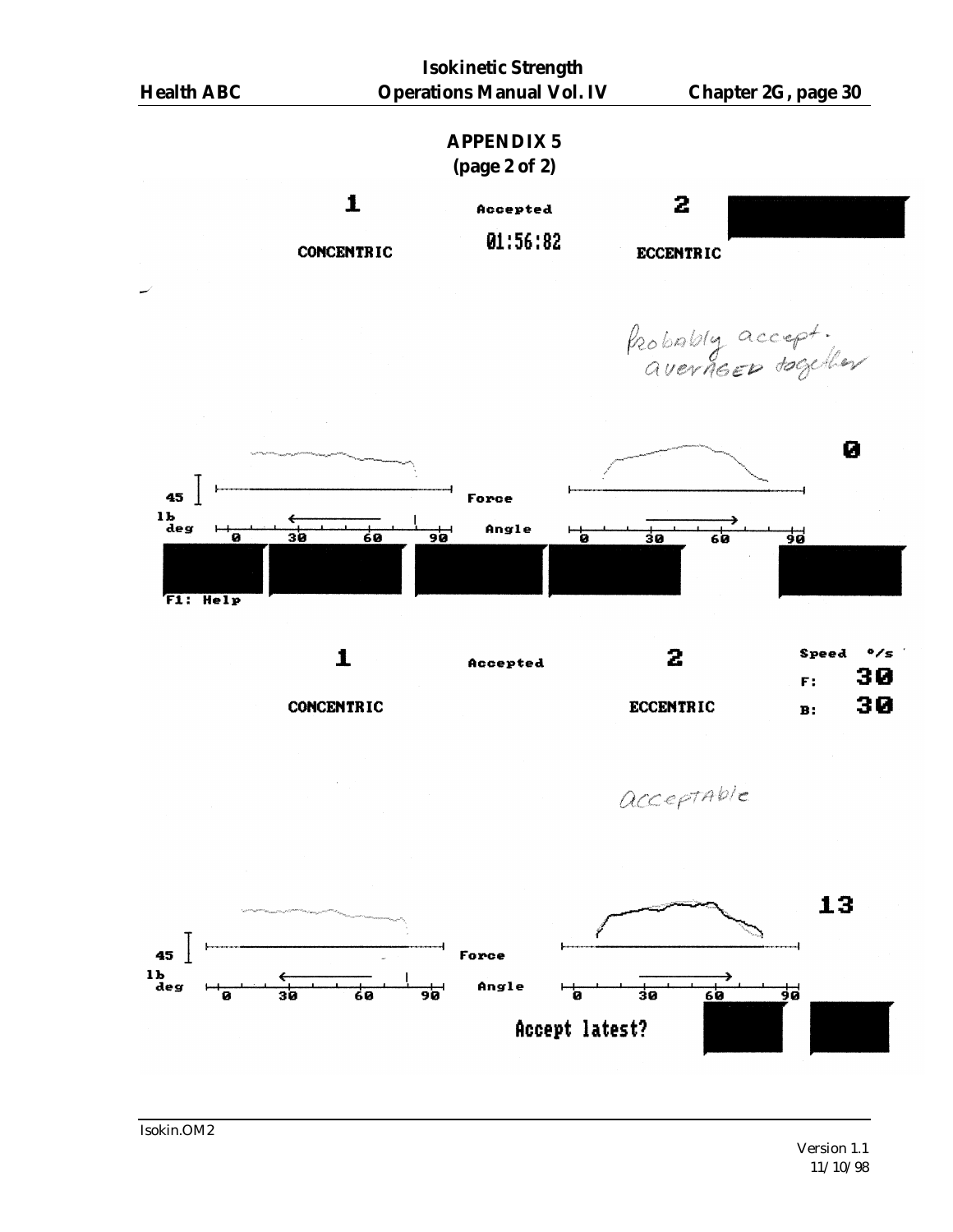# **APPENDIX 6 Protocol for Tape Backup**

First make a backup tape in case problems occur when erasing old data files.

- Make sure your backup tape is in the drive.
- From the Main screen Touch Utilities in the lower right hand corner of screen.
- Touch System Utilities
- Touch Files Manager
- Touch Backup Data Files
- Touch Backup to tape
- Type Yes
- Program will automatically back up all data files.

Next erase any practice sessions as well as Year 1 files for participants who have had Year 2 exams only

- Touch Kin Com
- Touch Utilities
- Touch System Utilities
- Touch Erase Data Files
- Scroll down the list of participants<sup>\*</sup> to the first file you wish to delete. With file highlighted, touch Enter Tag. A check mark will appear next to the file. If you check the wrong file, touch Enter Untag. The check mark will disappear. When erasing Year 1 files, check the exam dates carefully and delete only the Year 1 data.
- Scroll down to next file you wish to delete and repeat the process until all practice sessions and extra files are check marked.
- Touch Erase Selected Files.
- Touch Escape to exit System Utilities.
- Touch Database Utilities
- Touch Delete Patient Positions
- Go to each practice patient and touch Enter. The screen will show which tests (e.g. right knee) have been done on that participant and ask you to indicate which test position you want to delete. If there are more than one, scroll to the position(s) you want to delete, then touch Enter. The system will ask if you really want to delete this patient's positions. Touch Yes. Do not erase patient positions for real Health ABC participants.
- Touch Escape several times until you return to the main menu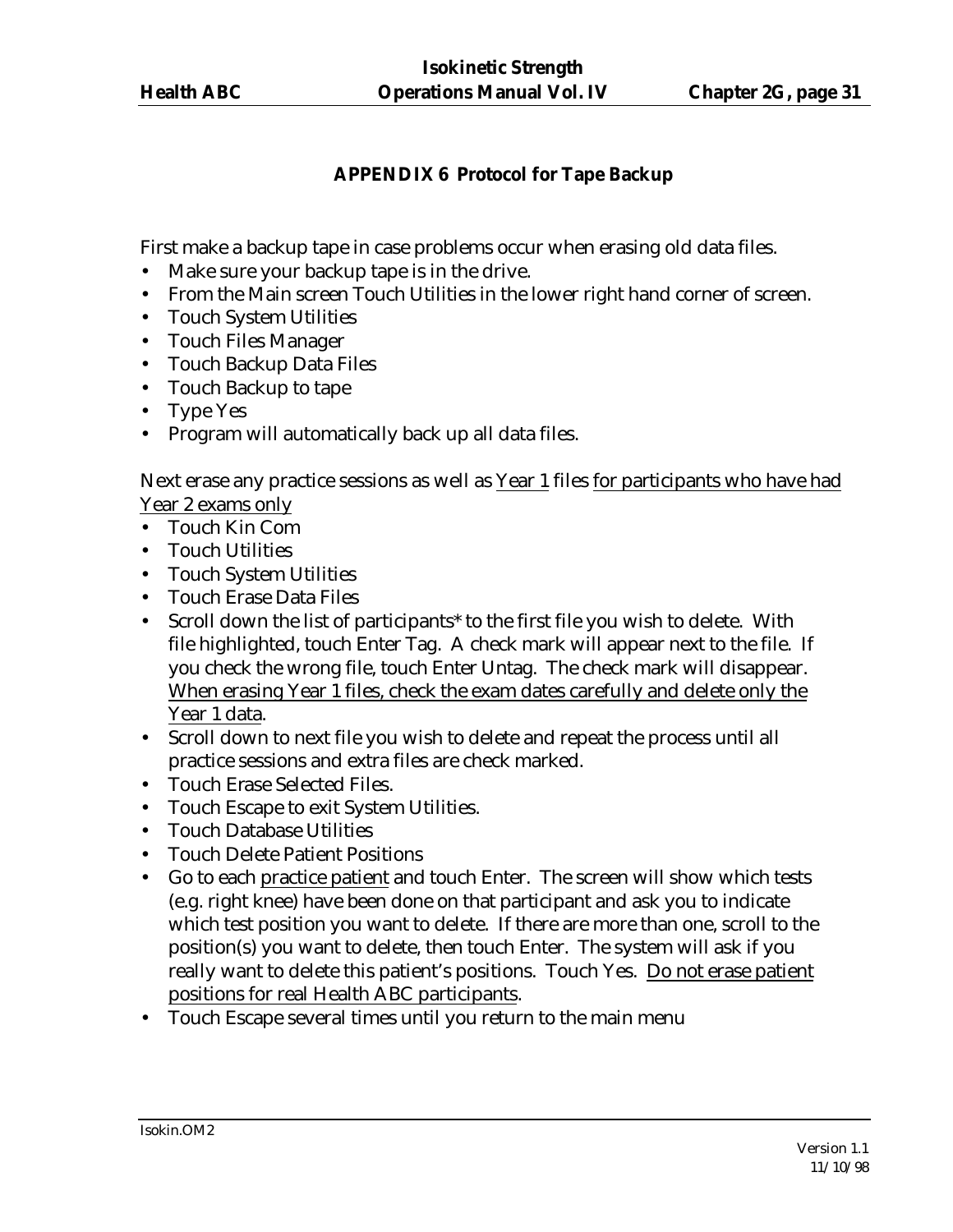Finally, using a second tape, make the archive copy of your data that will be sent to the Coordinating Center (see instructions above). Keep the first backup tape to reuse the next time you archive your data.